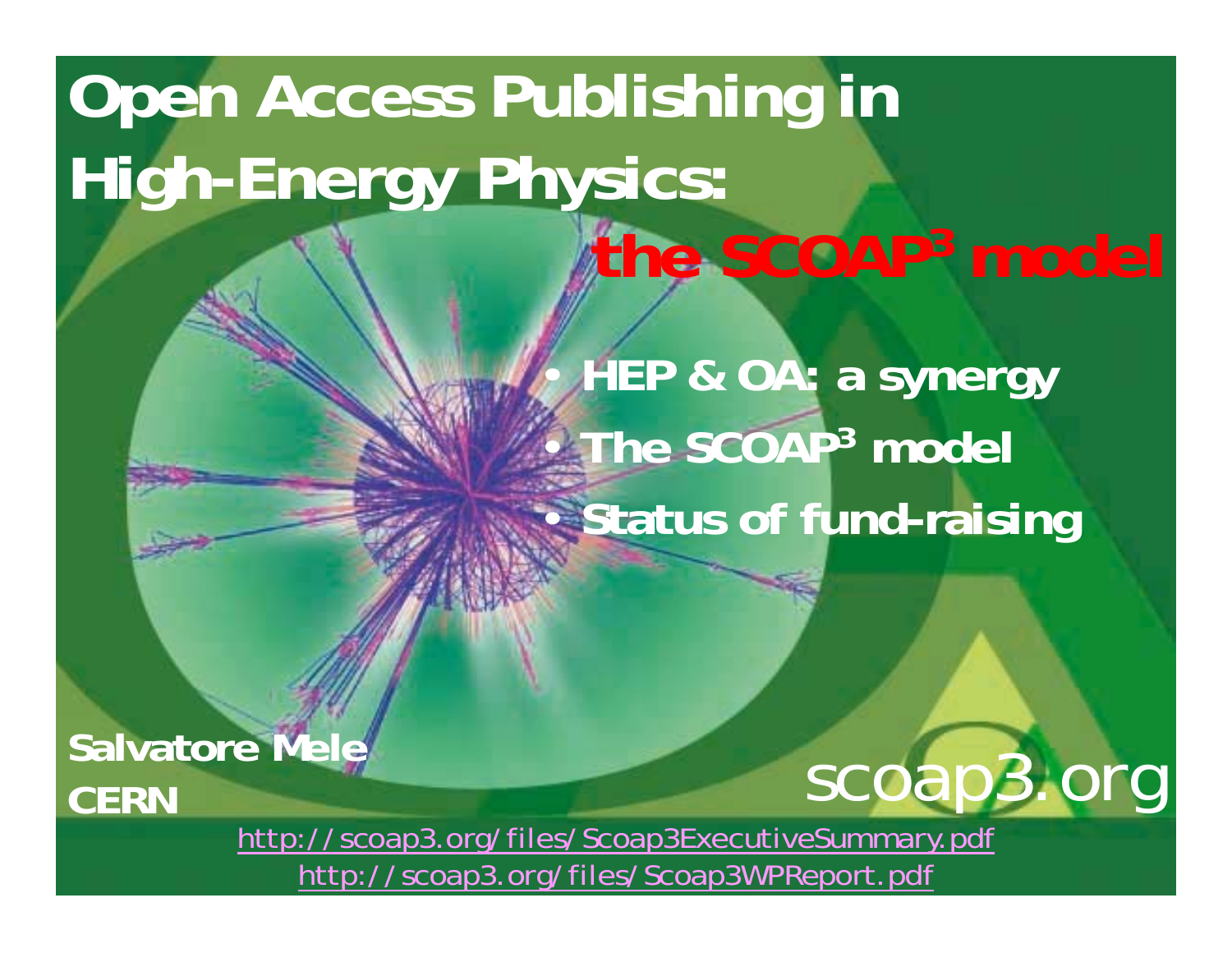# OA & HEP: a synergy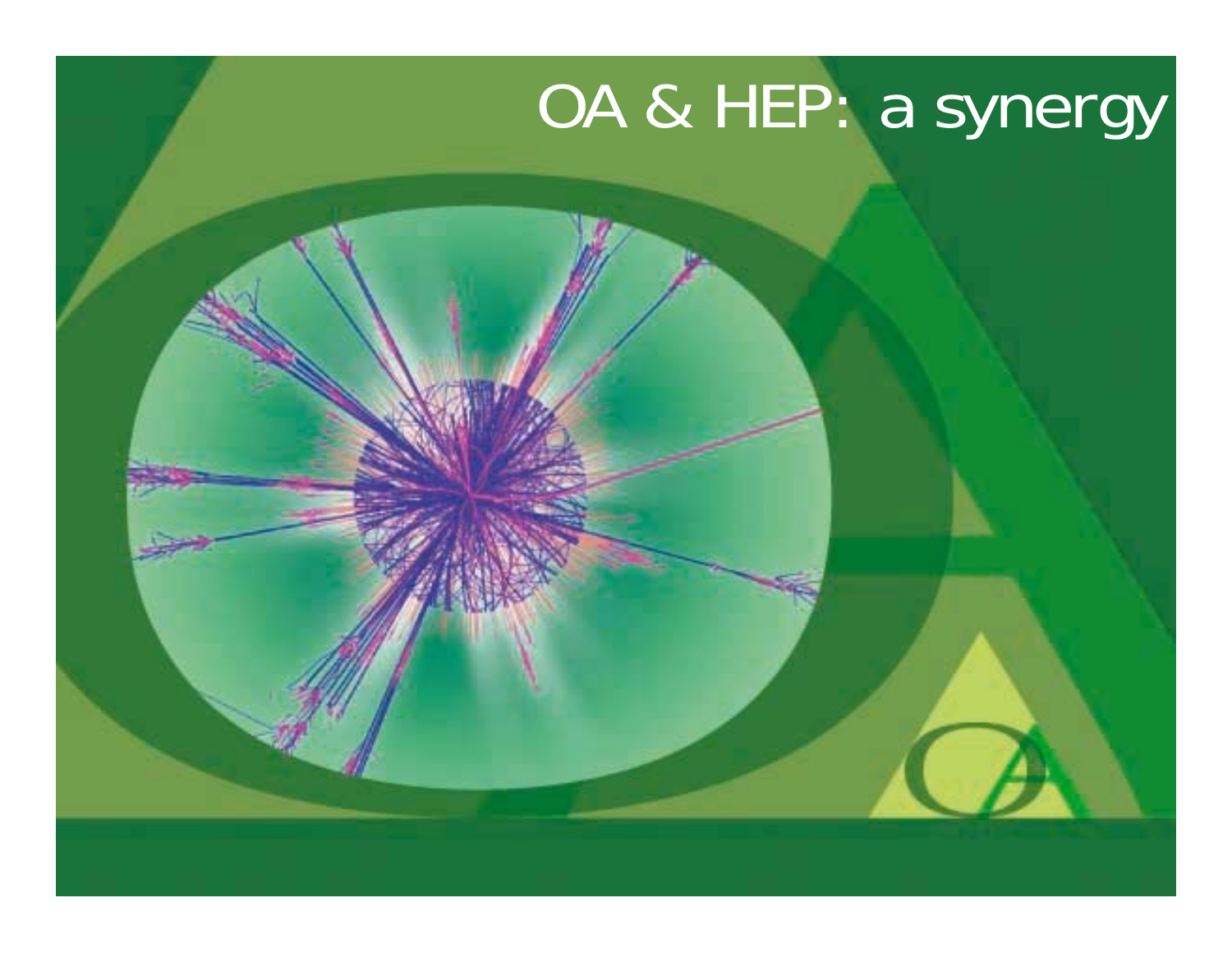



# Open Access: Grant anybody, anywhere and anytime access to the (peer-reviewed) results of (publicly-funded) research

...and contain costs.

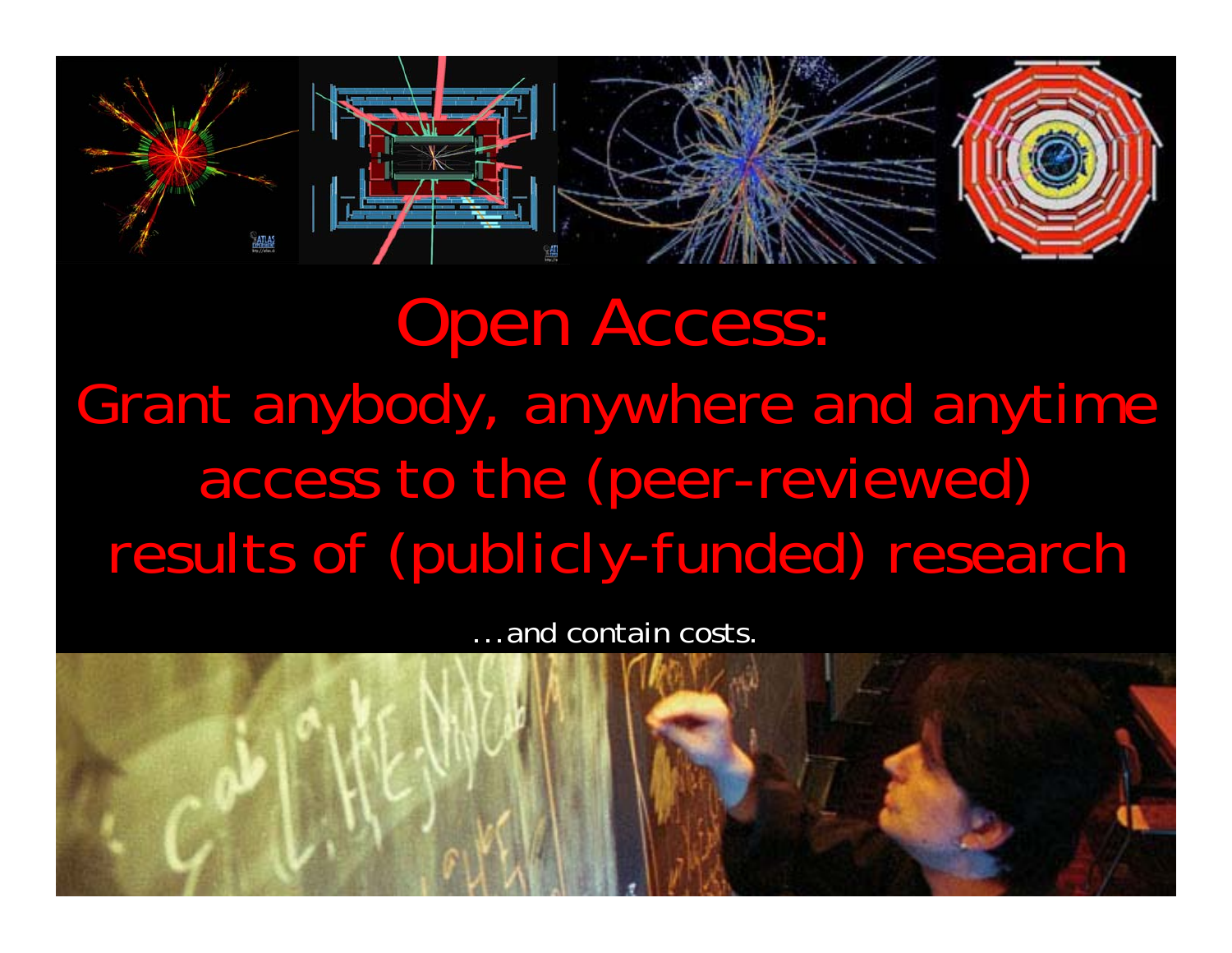## HEP and Open Access: a synergy

- HEP is decades ahead in thinking Open Access:
	- Mountains of paper preprint shipped all over the world by HEP institutes for 40 years (at author/institute expenses!)
	- HEP launched arXiv (1991), the archetypal Open Archive
	- The first free peer-reviewed electronic journals:

•*Journal of High Energy Physics* (1997) •*Physical Review Special Topics Accelerators and Beams* (1998) •*New Journal of Physics* (1998)

- •Small and connected community (<20000 scientists)
- •Small scientific output (<10000 articles)
- •Small publishing landscape (< 10 journals)
- Reader and author communities largely overlap
- Open Access, second nature: posting on arXiv before even submitting to a journal is common practice.
	- No mandate, no debate. Author-driven. Evident benefits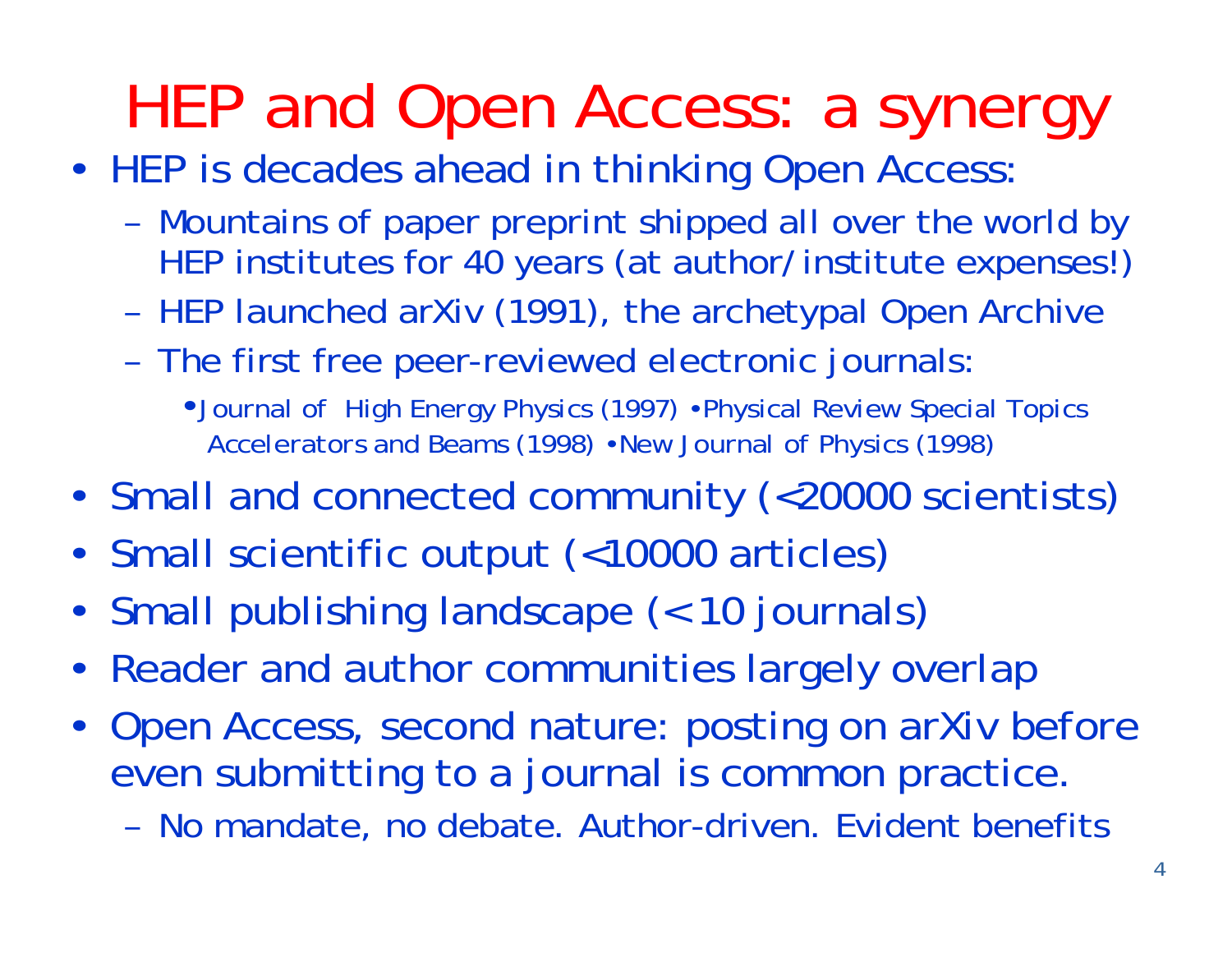#### Is it all about vocal librarians? Strong support form the LHC collaborations

*"We, the \_\*\_ Collaboration, strongly encourage the usage of electronic publishing methods for* 

*\_\*\_ publications and support the principles of Open Access Publishing, which includes granting free access of our \_\*\_ publications to all. Furthermore, we encourage all \_\*\_ members to publish papers in easily accessible journals, following the principles of the Open Access Paradigm.* "

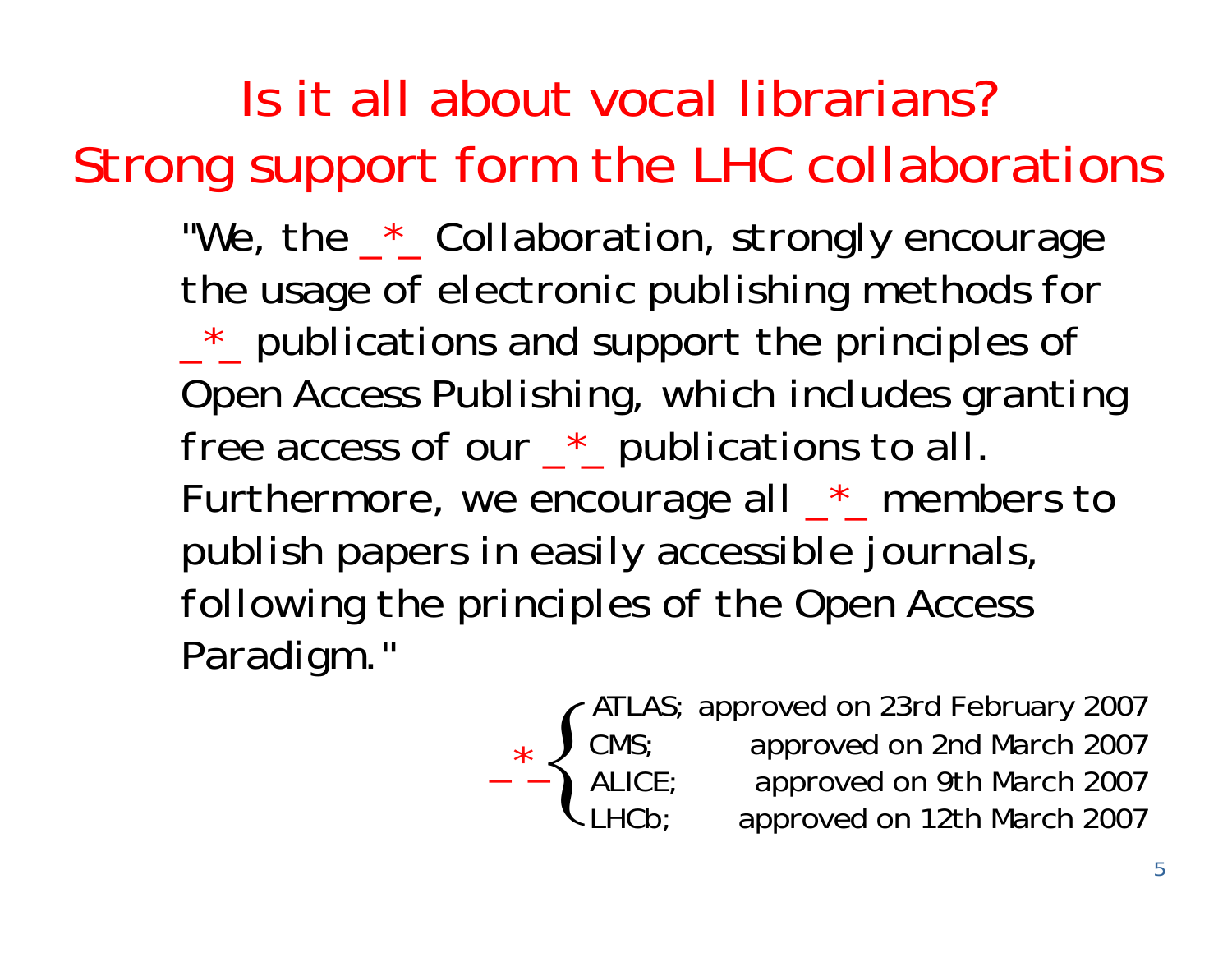# **HEP and its journals**

- • Journals are on the way to lose (lost?) a century-old role as vehicles of scholarly communication.
- •• Still, evaluation of institutes and (young) researchers is based on high-quality peer-reviewed journals.
- The main role of journals is to assure high-quality peer-review and act as keepers-of-the-records
- The HEP community needs high-quality journals, our "interface with officialdom"
- Implicitly, the HEP community supports this role by purchasing subscriptions, as it reads off arXiv anyhow
- Subscription prices make the model unsustainable
- As an "all-arXiv discipline" HEP is at high risk to see its journal canceled by large multidisciplinary university libraries (when not already happened)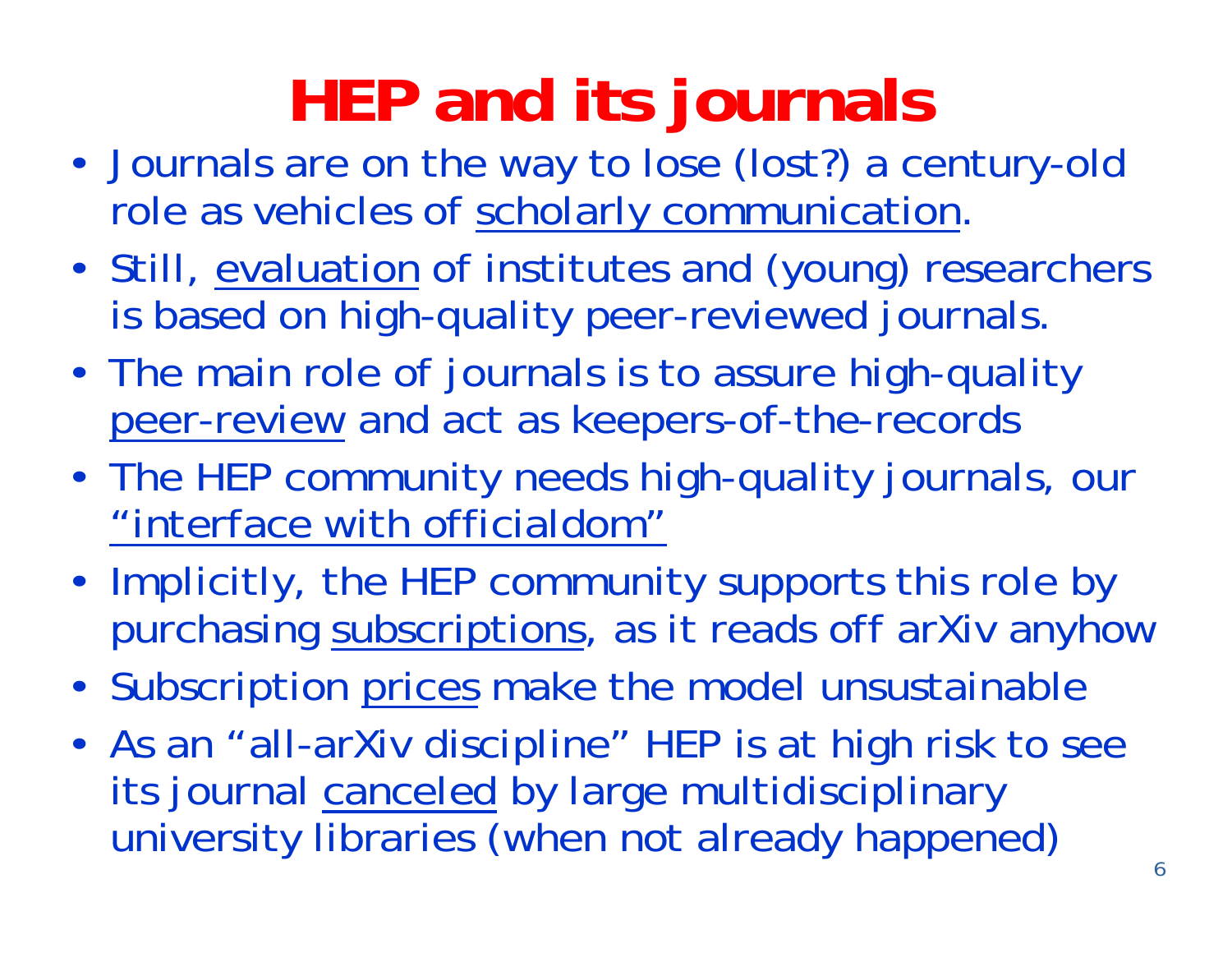# The HEP publishing landscape

S.Mele *et al.* JHEP 12(2006)S01 arXiv:cs.DL/0611130

5016 articles submitted to arXiv:hep in 2005 and published in peer-reviewed journals



90% of articles are in theory and by less than 3 authors 83% of articles published in 6 leading journals 87% of articles published by four publishers 57% of articles by not-for-profit (nor-for-loss) publishers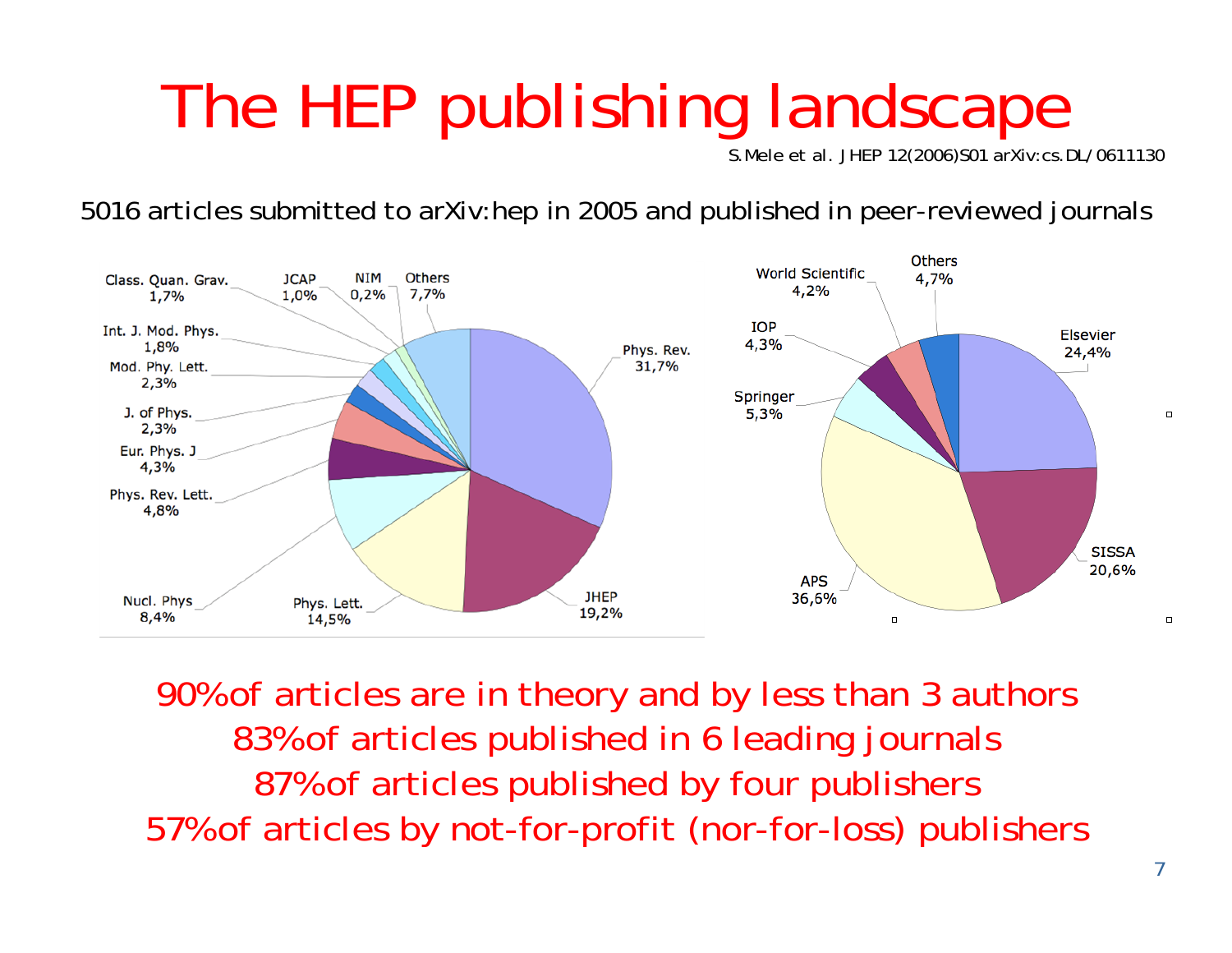





**After preprints, arXiv and the web, Open Access journals are the natural evolution ofHEP scholarly communication**

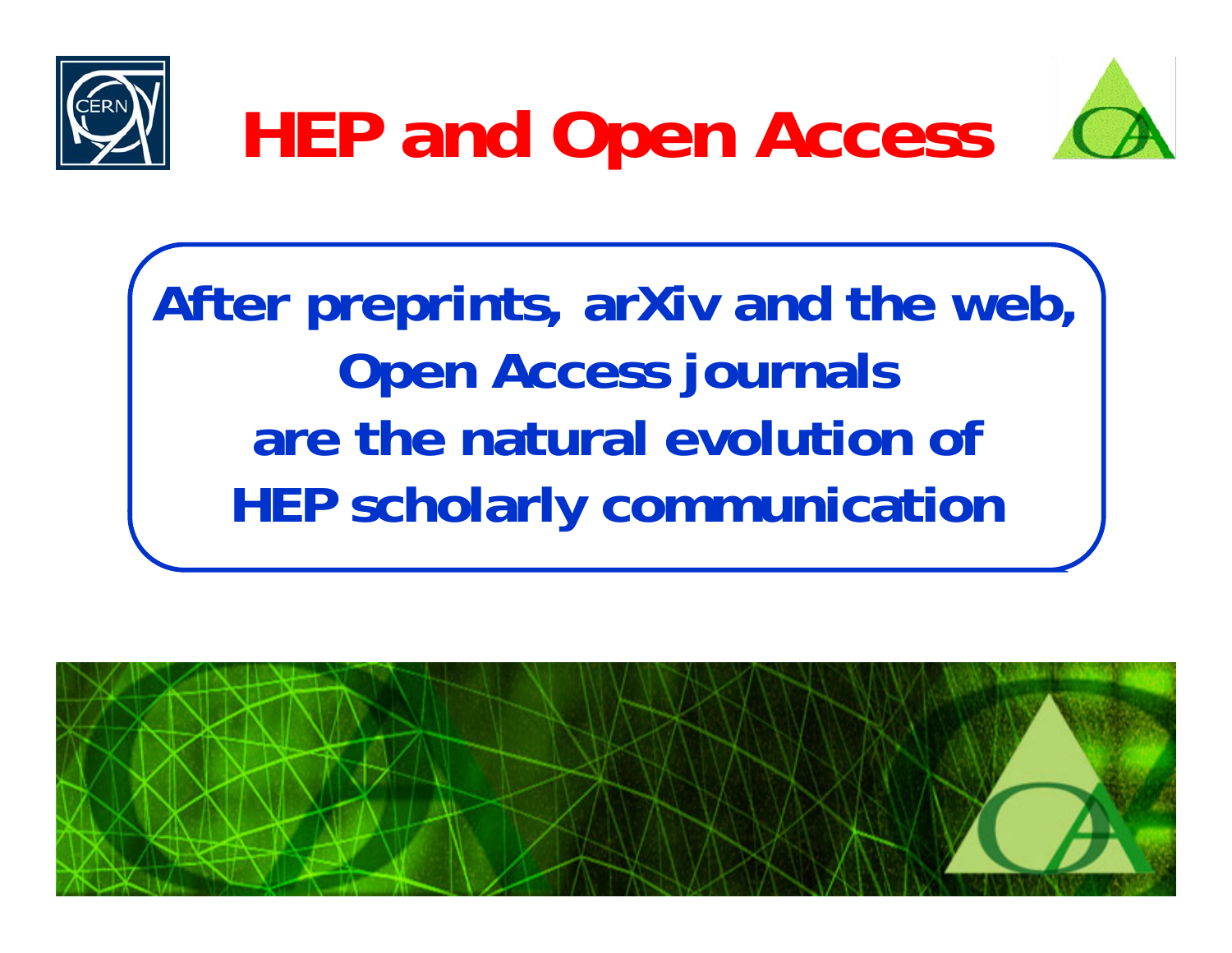# Open Access experiments

**Physical Review Special Topics** 

**Accelerators and Beams** 

**Contact Information ToC Alert Sponsoring model**: institutions fund journals. No author charges. All content free to read.



**Hybrid model**: authors can pay journals to make their articles OA. The rest of the journal is under subscriptions. Subscriptions reduced according to the fraction of OA articles.

- Springer in 2004, followed by APS and Elsevier
- Prices range from 975\$ to 3,000\$
- Little, if any, success

APS

physics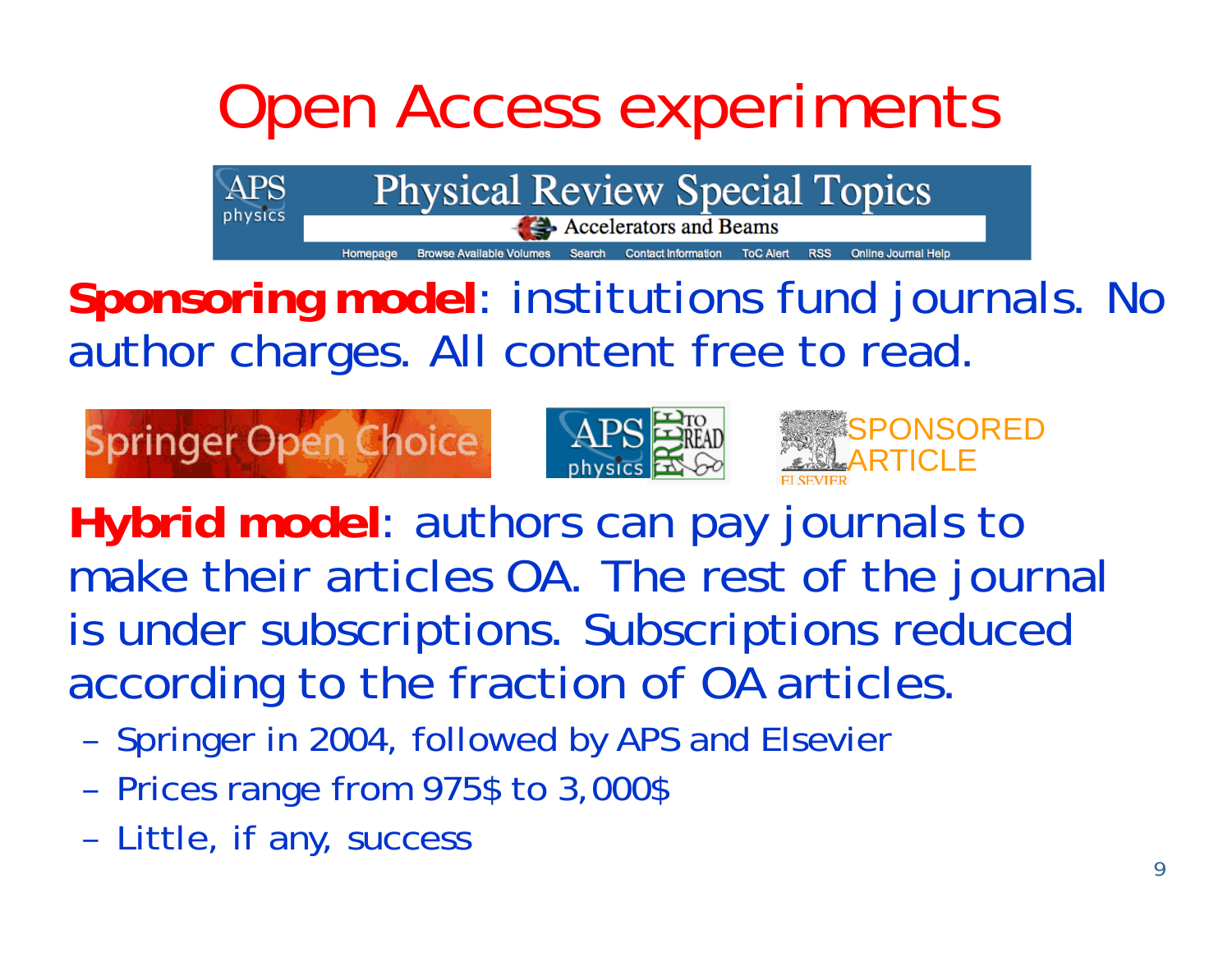

**Author-pays**: all content of the journal is free to read. After acceptance, authors pay journals for processing fees (page charges, reloaded)

- Successful in Life Sciences (BioMedCentral) but sustainability problems are arising (subscriptions to other journals still there, budgets fixed or reducing)
- *New Journal of Physics* (IOP) since 1998, but attracts only a small HEP fraction, with 20 articles/year
- PhysMathCentral *Physics A*, a new HEP journal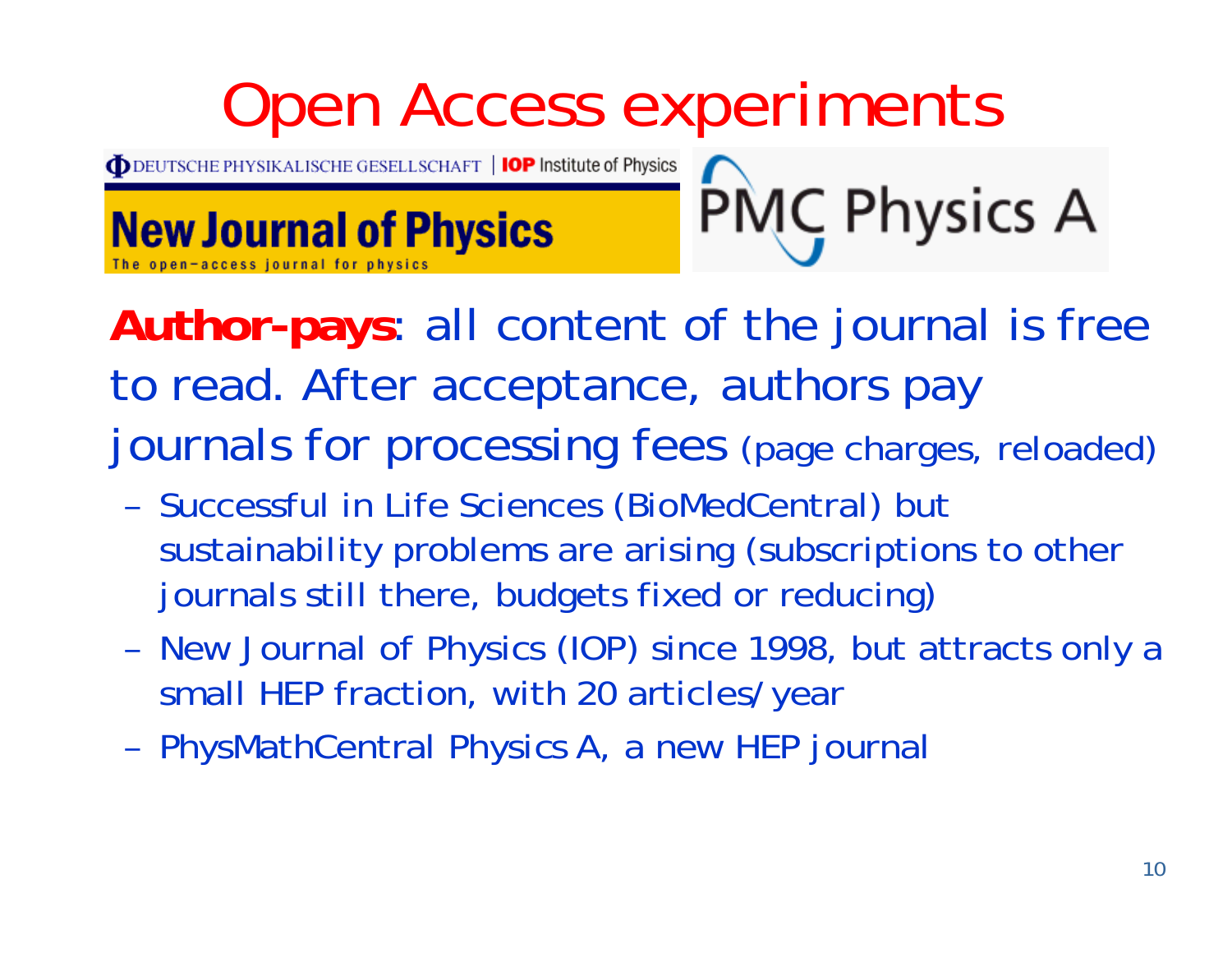# Other Open Access experiments



- **Institutional membership**: for a (small) fee in addition to subscriptions, JHEP and JINST publish OA all articles with at least one author from the institution.
- SLAC, Fermilab, DESY, CERN, and the entire France trying this scheme.



"EPJC is willing to negotiate with funding agencies interested in Open Access to become fully Open Access. In anticipation of such successful negotiations, all experimental papers accepted by The European Physical Journal C will be published Open Access without any fees"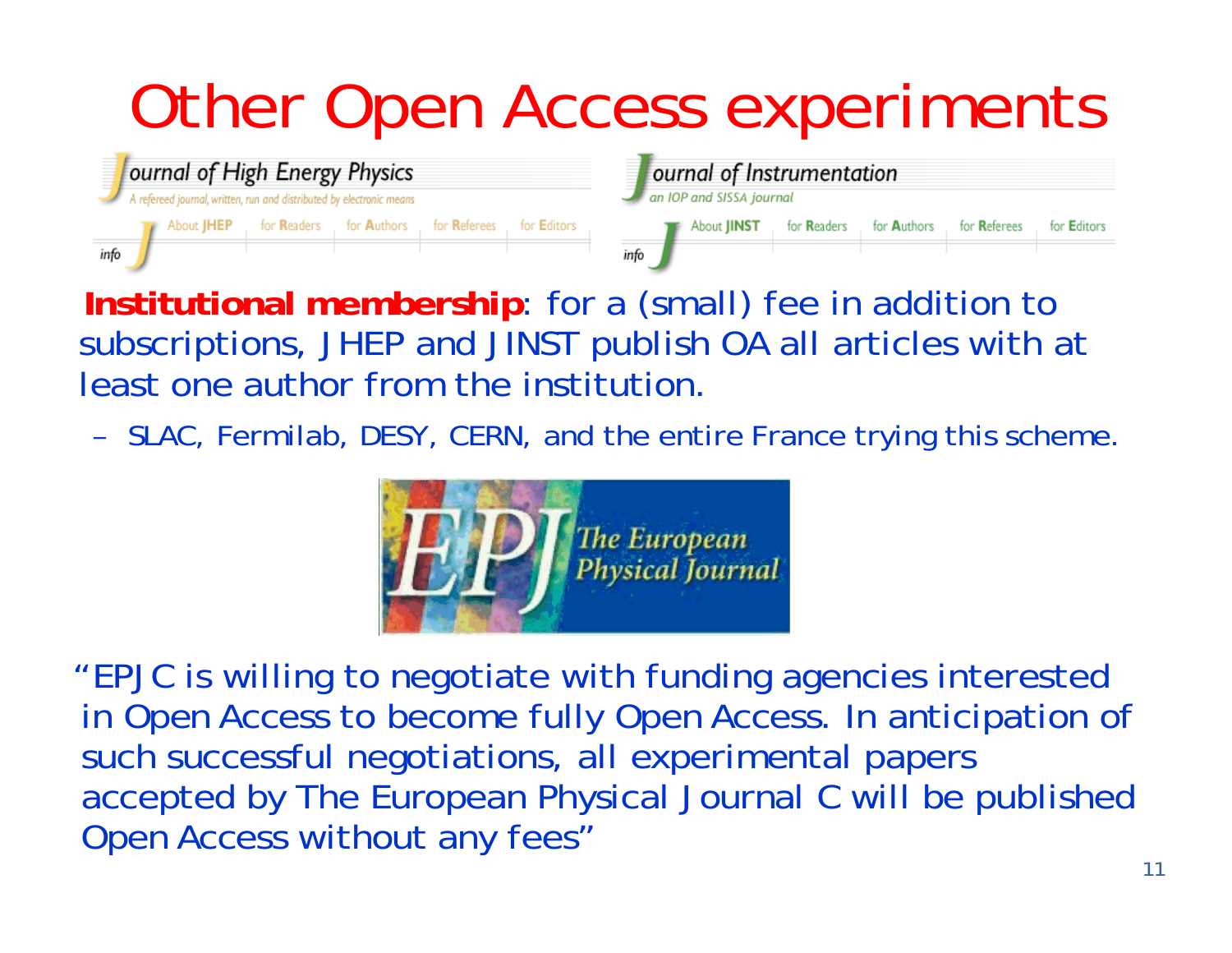#### The SCOAP3 model Sponsoring Consortium for Open Access Publishing in Particle Physics

A practical approach: How to publish OA about 5'000 articles/year, produced by a community f about 20'000 scientists?

<http://scoap3.org/files/Scoap3ExecutiveSummary.pdf> [http://scoap3.org/files/Scoap3WPReport.pdf](http://cern.ch/oa/Scoap3WPReport.pdf)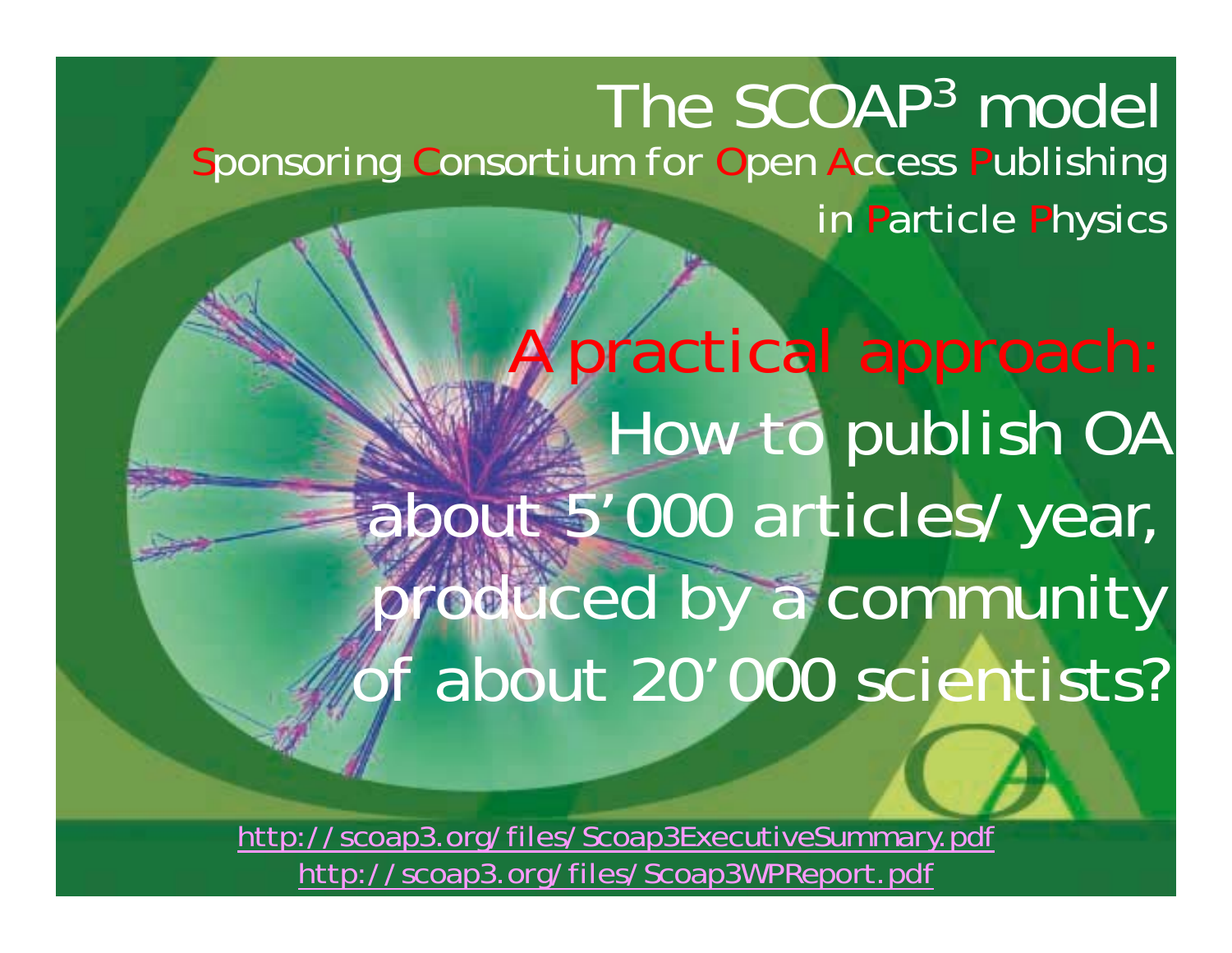## SCOAP3 in one line

**A consortium sponsors HEP publications and makes them OA by re-directing subscription money.**

Today: (funding bodies through) libraries buy journal subscriptions to support the peer-review service and to allow their patrons to read articles.

Tomorrow: funding bodies and libraries contribute to the SCOAP3 consortium, which pays centrally for the peer-review service. Articles are free to read for everyone.

A mix of sponsoring and institutional membership, on a world-wide scale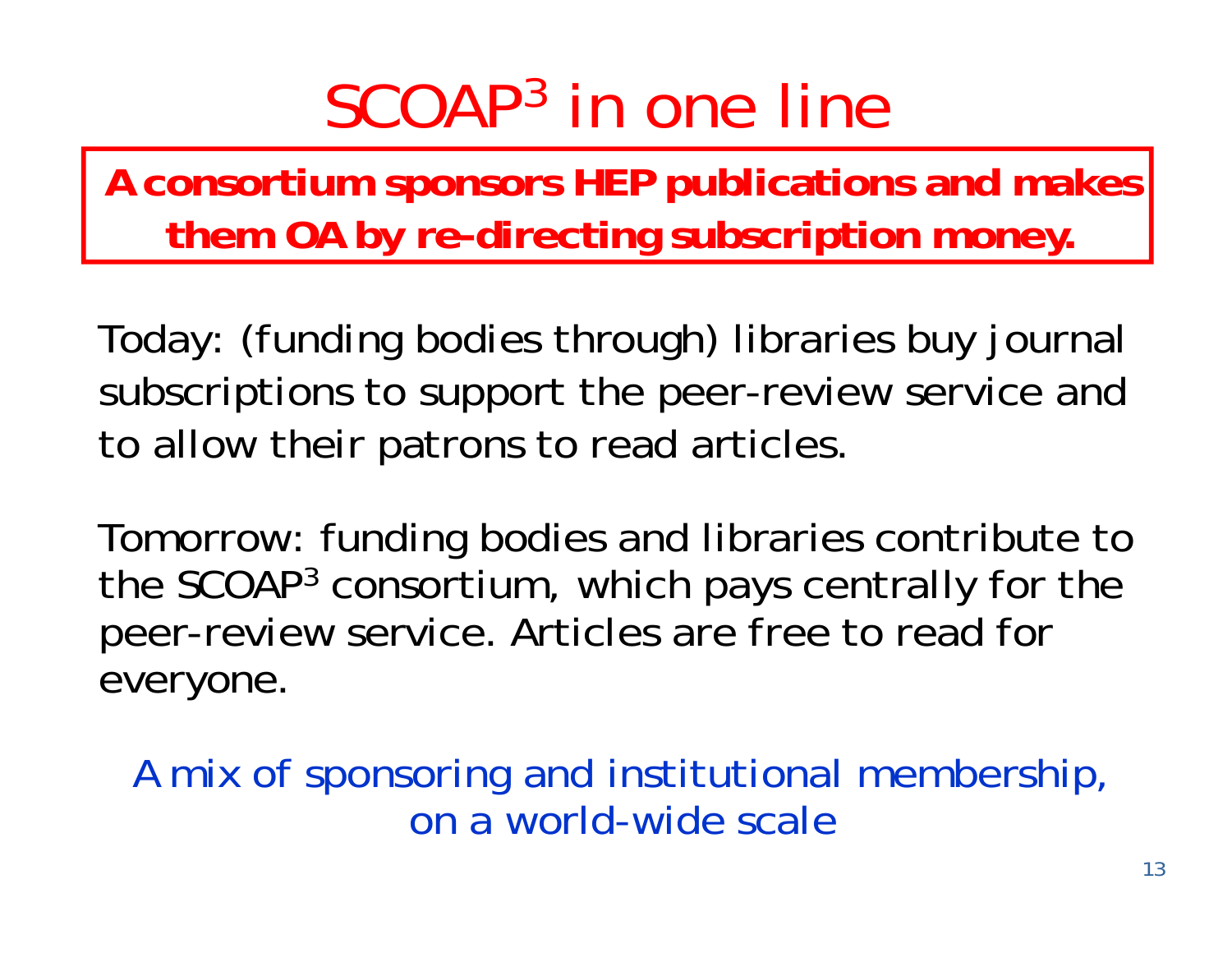# Towards Open Access journals

- Six journals cover 80% of central HEP literature
- Five "core" journals: *Physical Review D (APS), Journal of High Energy Physics (SISSA/IOP), Physics Letters B & Nuclear Physics B (Elsevier), European Physical Journal C (Springer)*
	- Carry a majority of HEP content
	- 10%-30% Nuclear Physics and Astroparticle Physics
	- Aim to convert them entirely to Open Access
	- Reduce prices of "packages" accordingly
- One "broadband" journal: *Physical Review Letters (APS)*
	- 10% HEP (including Nuclear and Astroparticle Physics)
	- Sponsor the conversion to OA of this fractior
	- Reduce subscription price accordingly
- SCOAP  $^3$  is not limited to this initial set of journals but open to all high-quality HEP journals!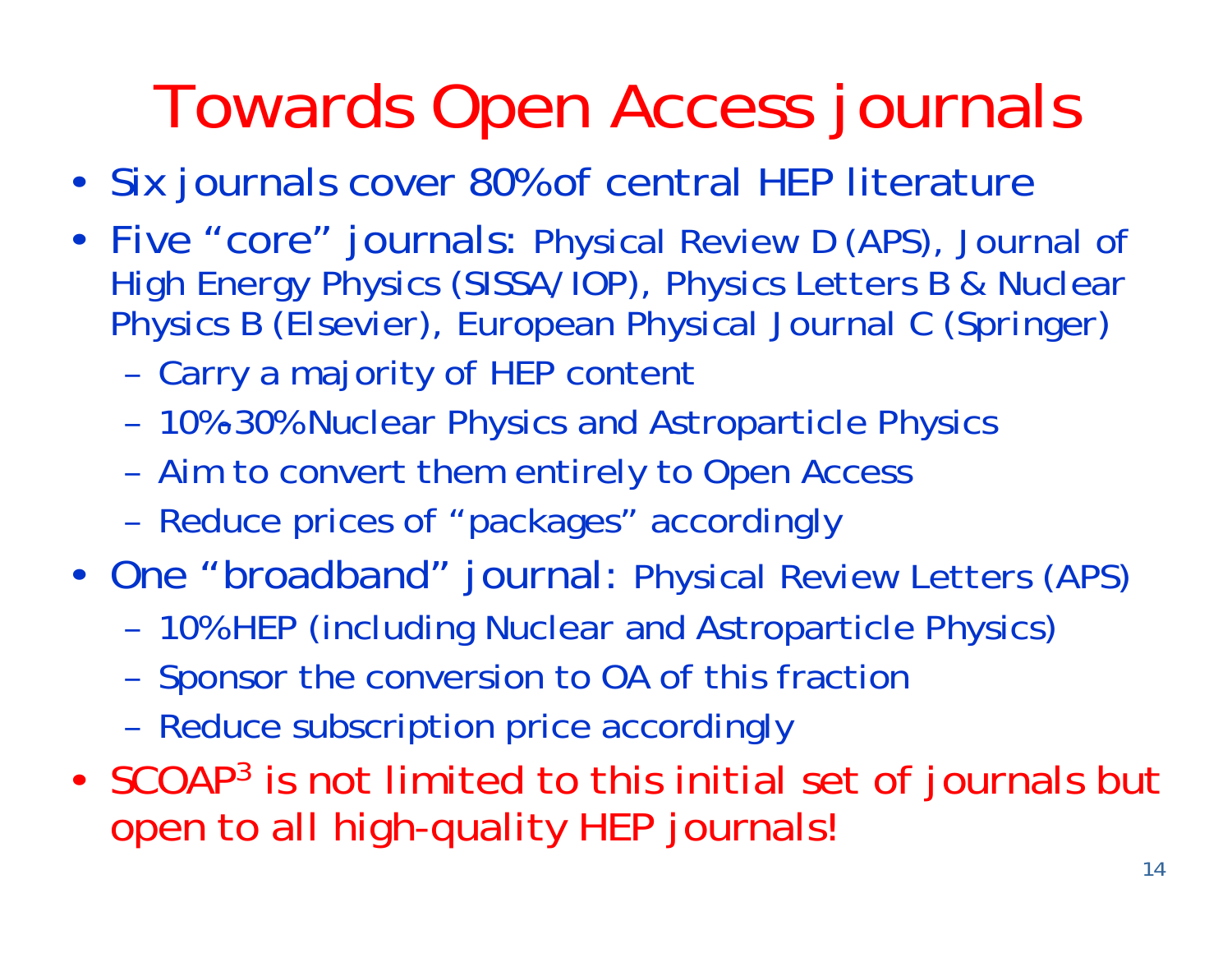#### Potential initial partners of SCOAP<sup>3</sup> Journals where HEP researchers mostly publish today

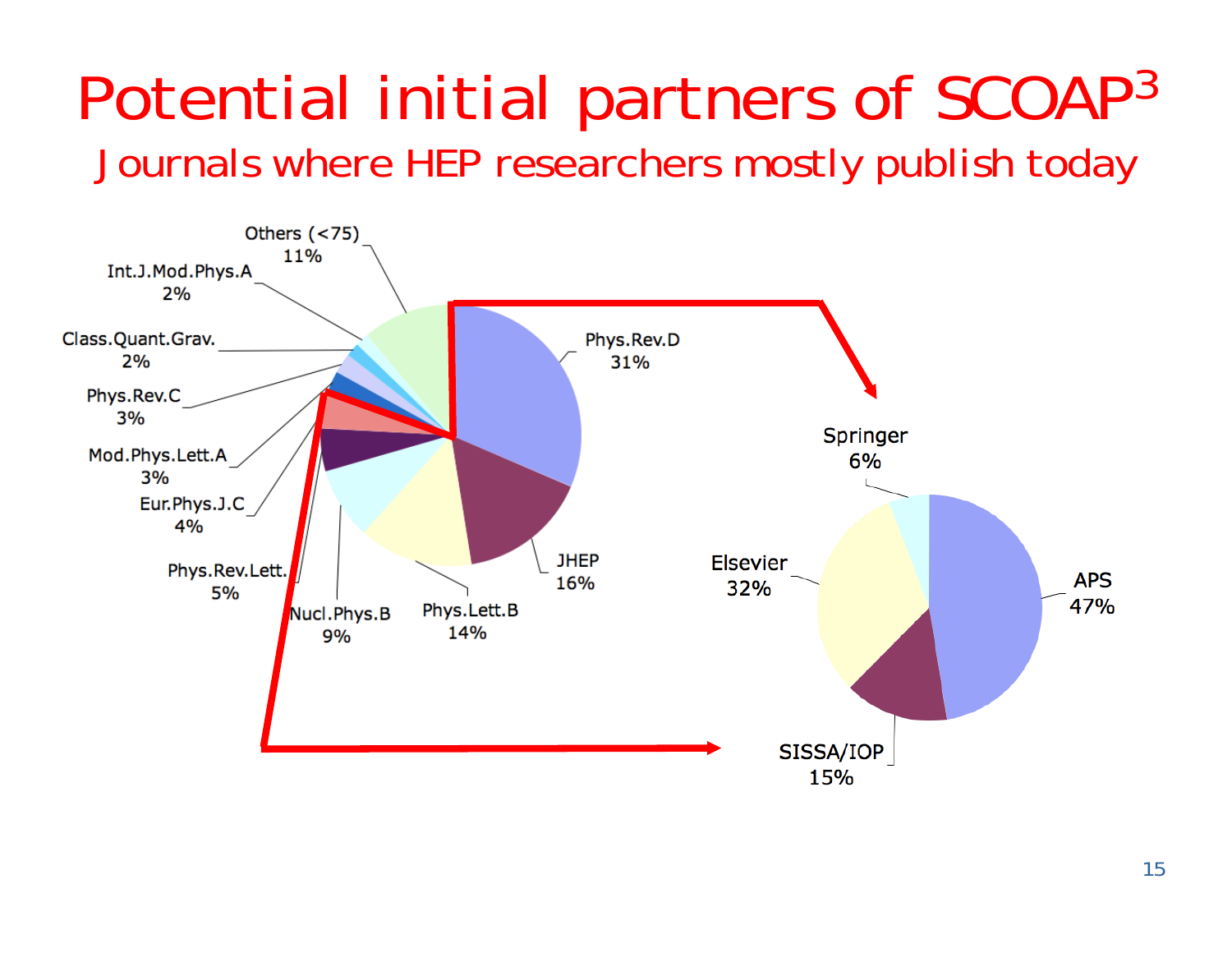# Guesstimating the budget envelope

(exchange rate of April '07)

- • *Physical Review D* (APS) operates with 2.7M€/year (31% of arXiv:hep)
- • *Journal of High Energy Physics* (SISSA/IOP) needs ~1M€/year (19% of arXiv:hep)

#### **HEP Open Access price tag: 10M€/year**

- •• A published PRD article costs APS ~1500€
- • 6-8 leading journals publish 5000-7000 articles a year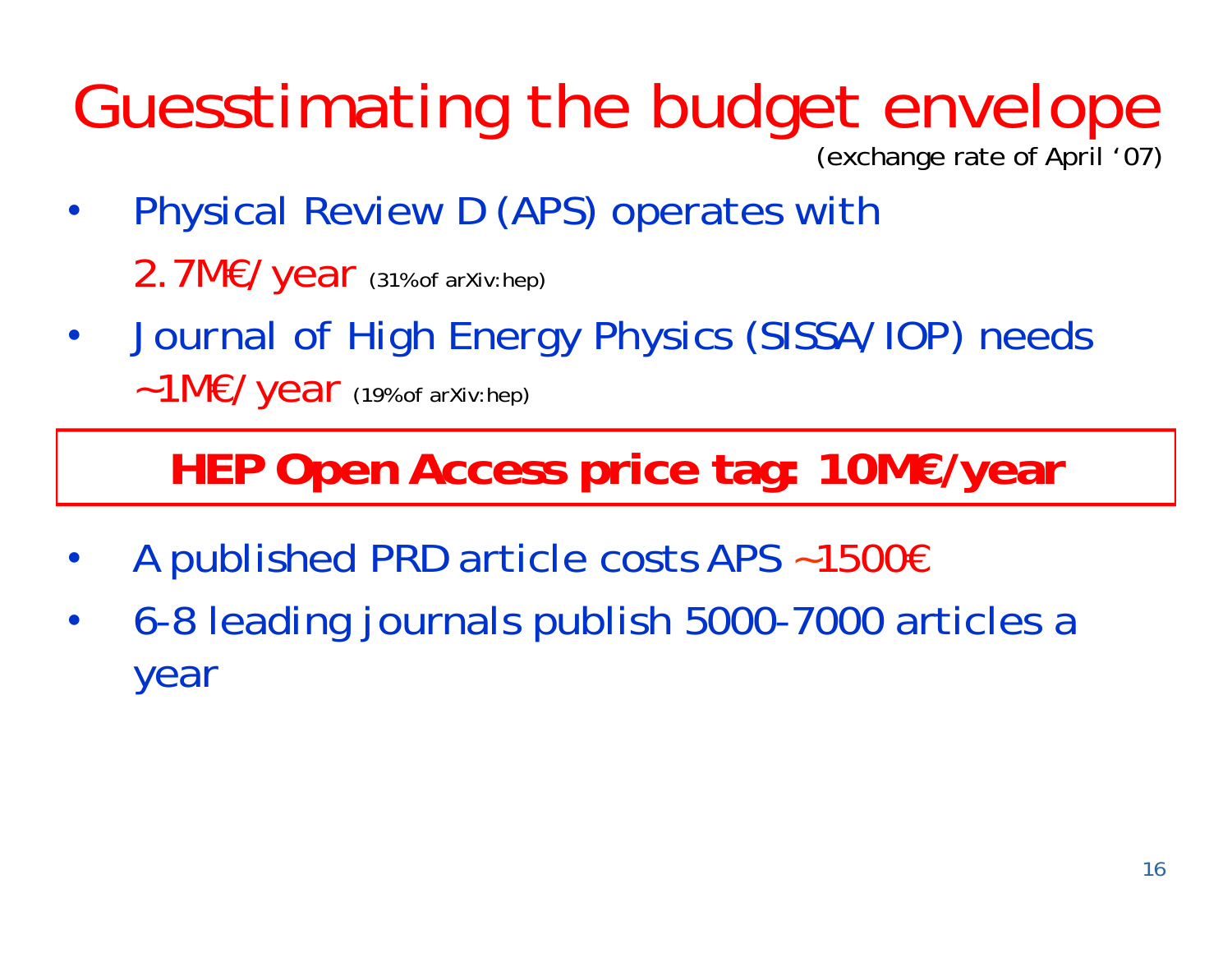# SCOAP3 financing

- •SCOAP<sup>3</sup> exact yearly cost to be known after a tender is sent to publishers.
- • SCOAP3 financing to be distributed according to a "fair-share" model based on the distribution of HEP articles per country, accounting for co-authorship.
- Make a 10% allowance for developing countries who at the beginning might not contribute to the scheme.
- The model is viable only if every country is on board! Allowing only SCOAP3 partners to publish Open Access simply replicates the subscription scheme and does not solve the problems: need to buy/read what others write.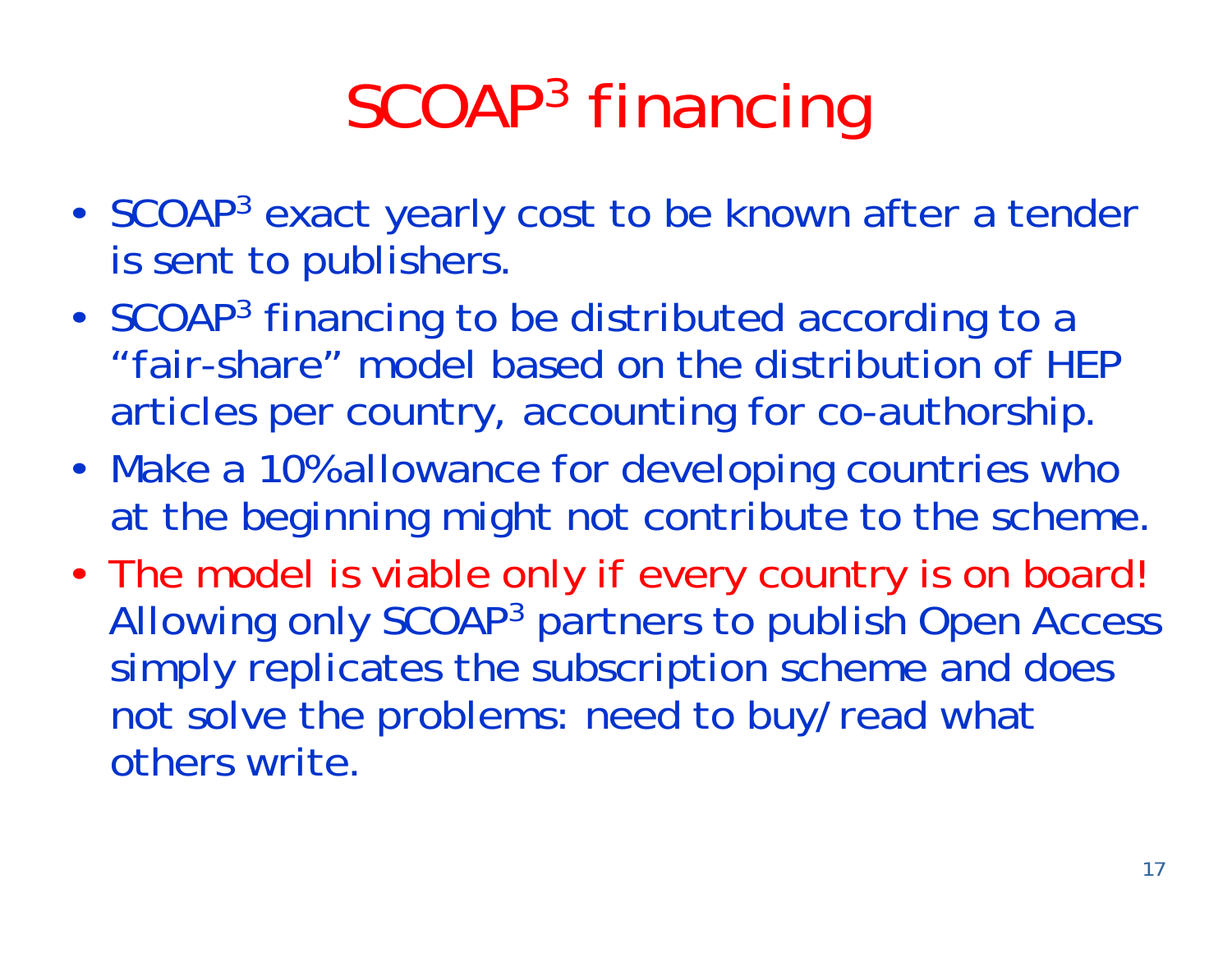#### A study of HEP authorship in leading journals

J.Krause,C.M.Lindqvist,S.Mele CERN-OPEN-2007-014

#### Distribution of HEP articles by country, average 2005-2006



All HEP "core" journals and HEP fraction of broadband journals. Co-authorship is taken into account on a *pro-rata* basis by assigning articles to countries according to their number of authors.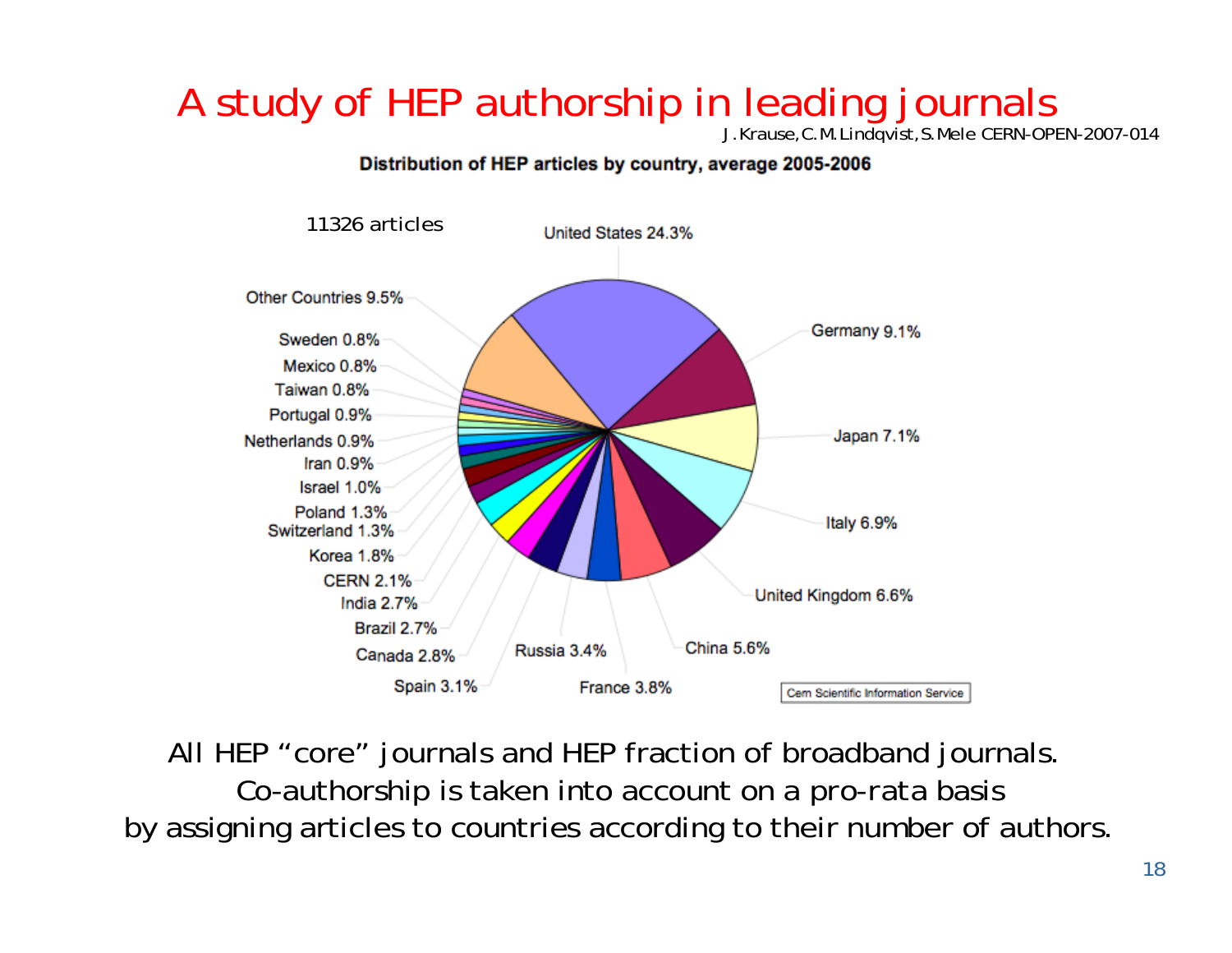# Status of fund-raising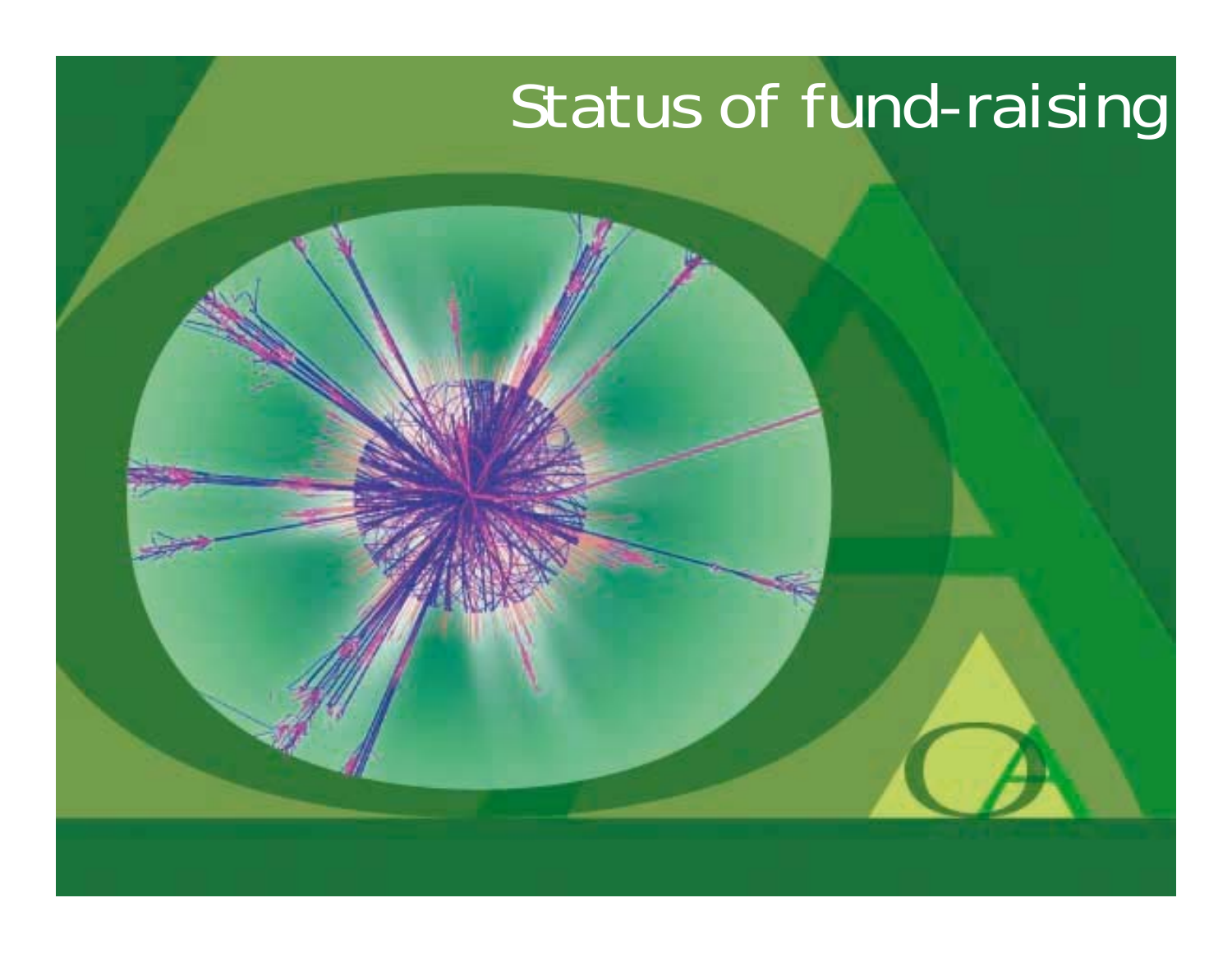# Timeline

- Formal proposal published in April.
- Evolve from consensus-building to fund-raising
- As of July, solicit and collect expressions of interest of potential funding partners: HEP funding bodies, libraries, and library consortia.
- Funding partners identify country-by-country schemes to re-direct journal subscriptions to SCOAP3.
- Once a sizeable fraction of budget is pledged send a tender to publishers and determine final budget
- •Formal agreement to establish SCOAP3
- •• Goal: have SCOAP<sup>3</sup> operational for the first LHC articles!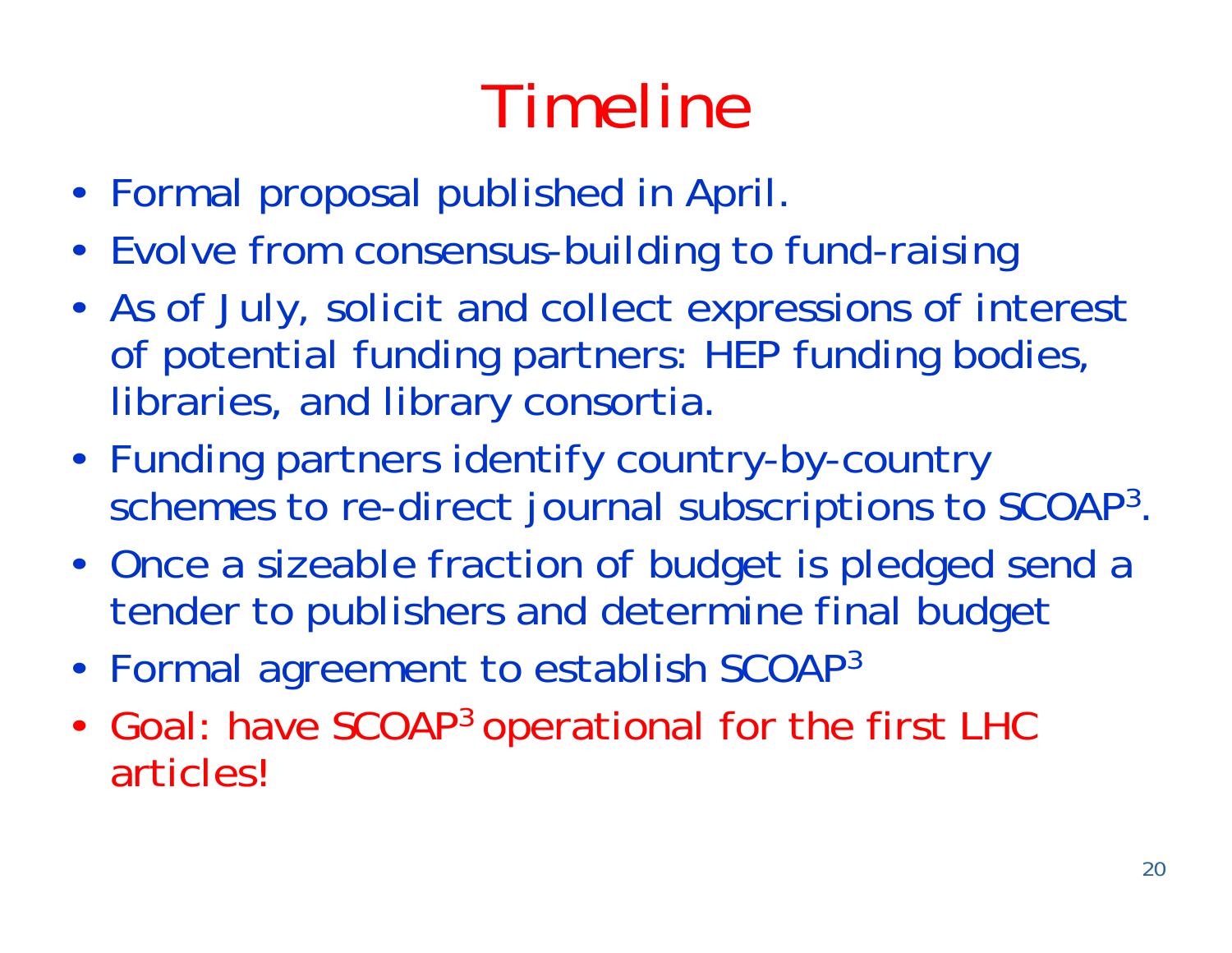

in the next weeks. Intense discussions in Asia and the Americas. $_2\cdot$ France (CNRS), Germany (MPG+Helmholtz+DFG), Italy (INFN), Greece (University Alliance), Sweden (Royal Library) and CERN have already joined. Many European countries expected to join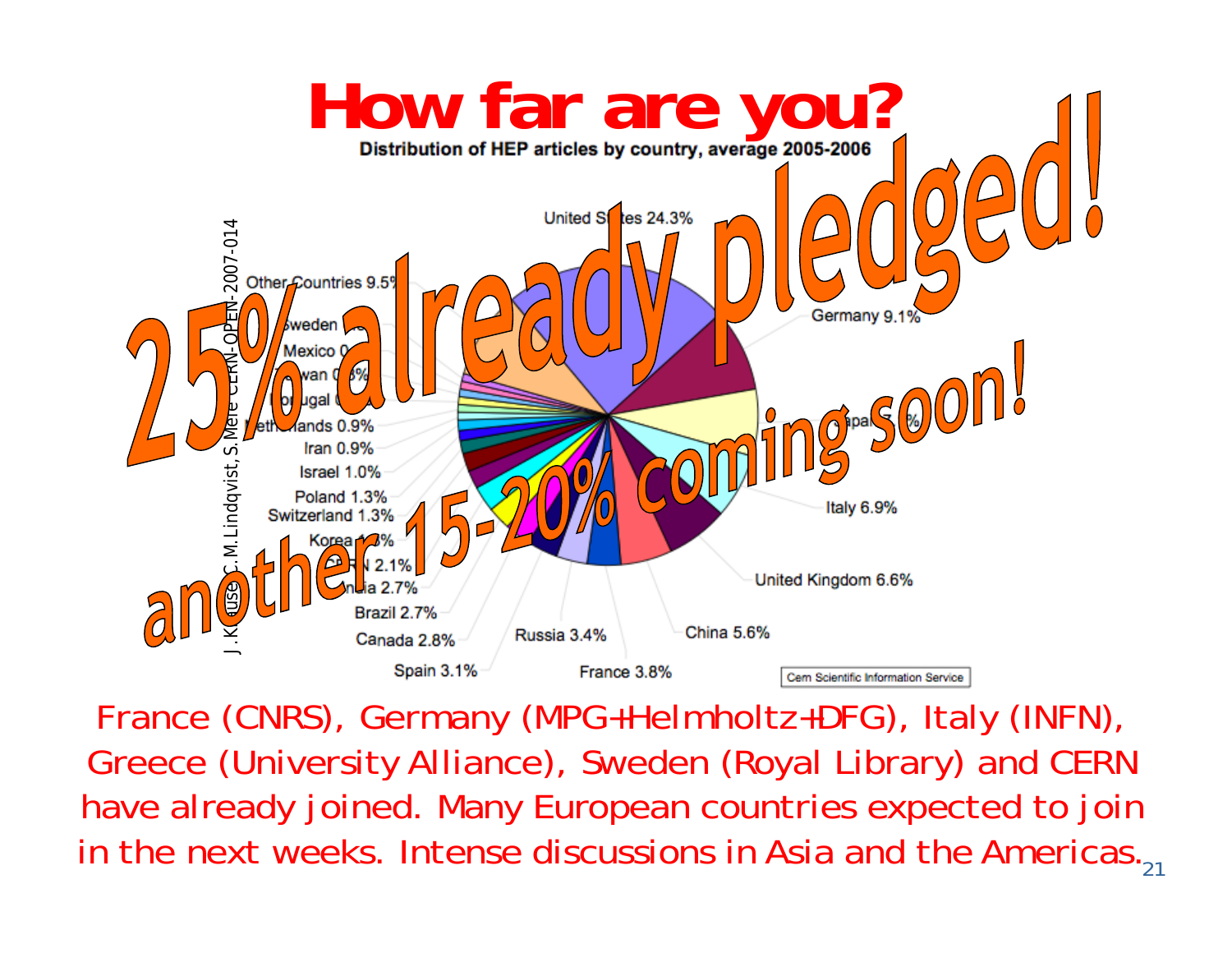## Fundraising status: received pledges

- Germany, 1M€ (Helmhlotz, Max Planck, TIB)
	- Re-direction of library subscriptions with TIB backed by either DFG or consortia funds
- Italy, 0.7M€ (INFN)
	- Re-direction of INFN library subscriptions and recovery of remaining fraction from re-direction of consortia subscriptions
- France, 0.4M€ (CNRS/IN2P3)
	- Re-direction of library subscriptions, further nation-wide discussion with other agencies purchasing subscriptions in progress
- CERN, 0.2M€
	- Re-direction of subscriptions (and additional in-kind staff and infrastructure contribution)
- Sweden, 0.1M€ (Royal library, on behalf of consortia)
	- Re-direction of subscriptions
- • Greece, 0.1M€ (Alliance of University Rectors)
	- Best-effort re-direction, backed by the Alliance of Universities

Total: 2.5M€

•Slovakia just expressed their interest Total: 2.5M€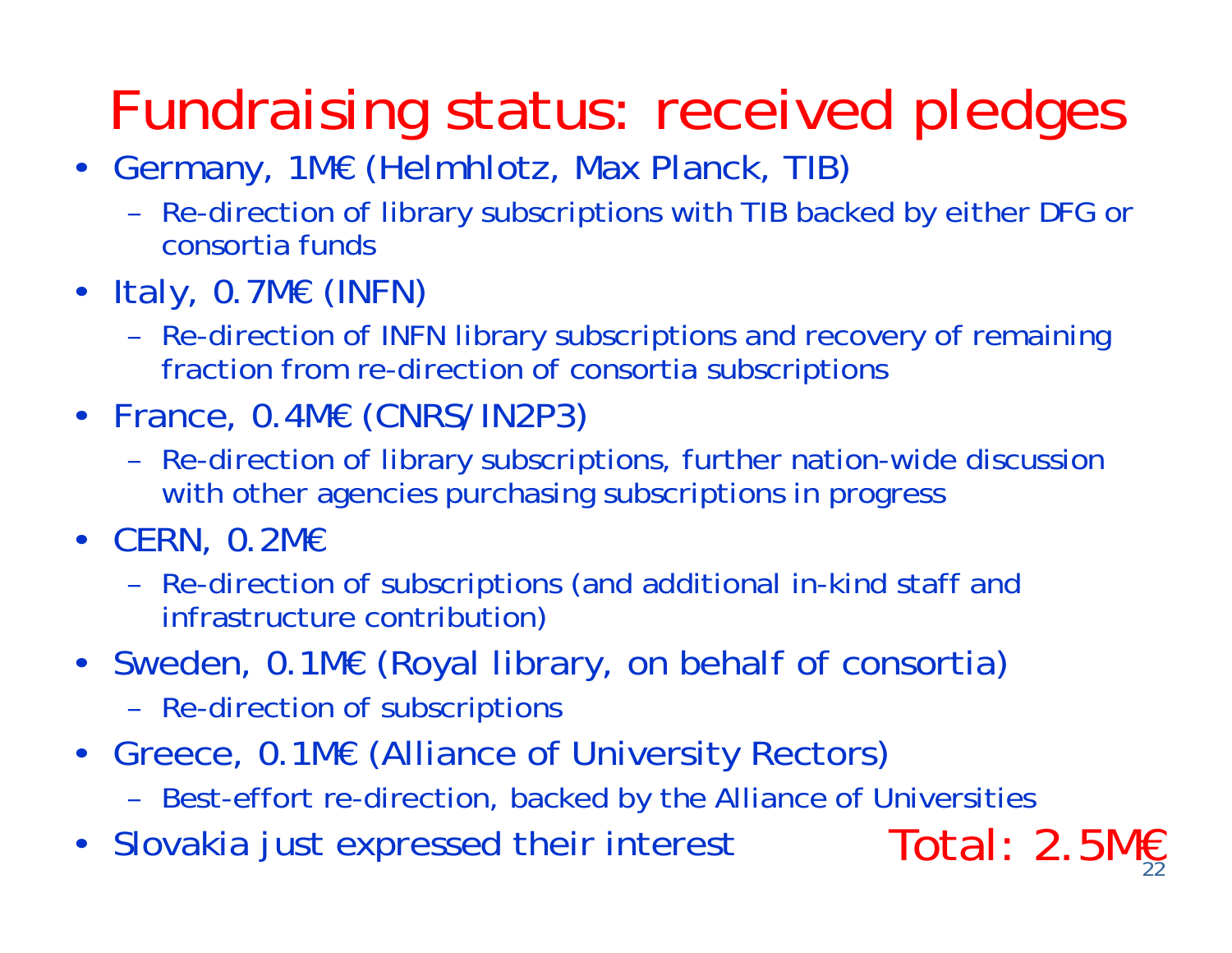## Fundraising status: under discussion

- UK, 730k€
	- STFC might organize re-direction of subscriptions paid by university libraries
- Spain, 340k€
	- There might be a political will at the ministry to appropriate the contribution
- Canada, 310k€
	- Library consortia are discussing re-direction of subscriptions
- Poland, 140k€
	- There might be a political will at the ministry to appropriate the contribution
- Portugal, 100k€
	- –Re-direction of (centralized) library subscriptions under discussion
- Netherlands, 100k€
	- NIKHEF on behalf of its libraries is interested and contacting universities
- Belgium, 70k€
	- There is a funding agency will to make SCOAP<sup>3</sup> happer
- Denmark, 60k€
	- Library consortia are discussing re-direction
- • Norway, 30k€
	- Library consortia are discussing re-direction
- All remaining European countries and Russia contacted  $\textsf{Total}: \textsf{ 1.9Mg}_{23}$ •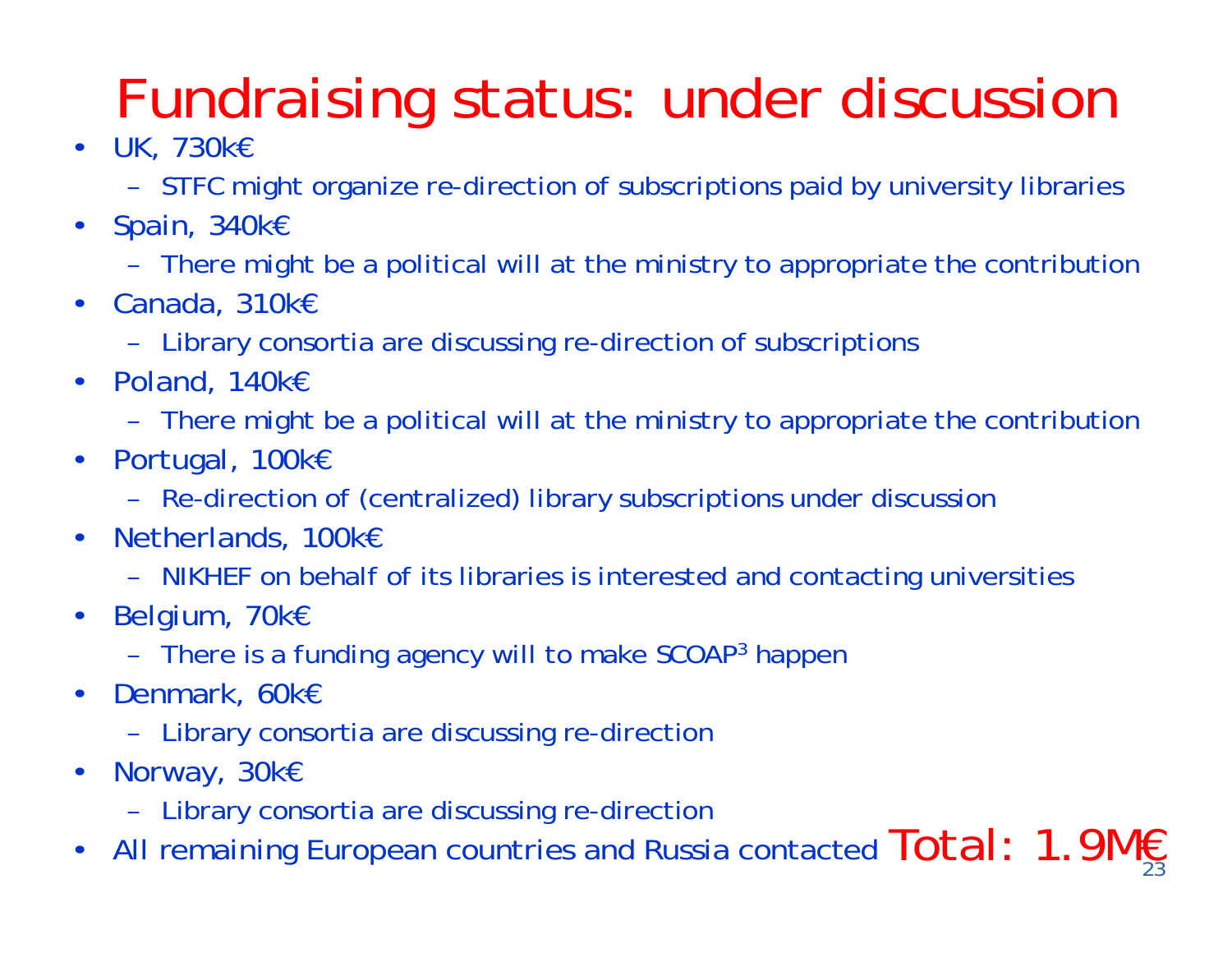### Fundraising status: Asia

- Japan, 0.8M€
	- Contacts are established with MEXT and KEK. Internal discussions are underway.
- China, 0.6M€
	- Contacts are established with NSFC and CAS. Internal discussions are underway
- Korea, 0.2M€
	- Contacts are established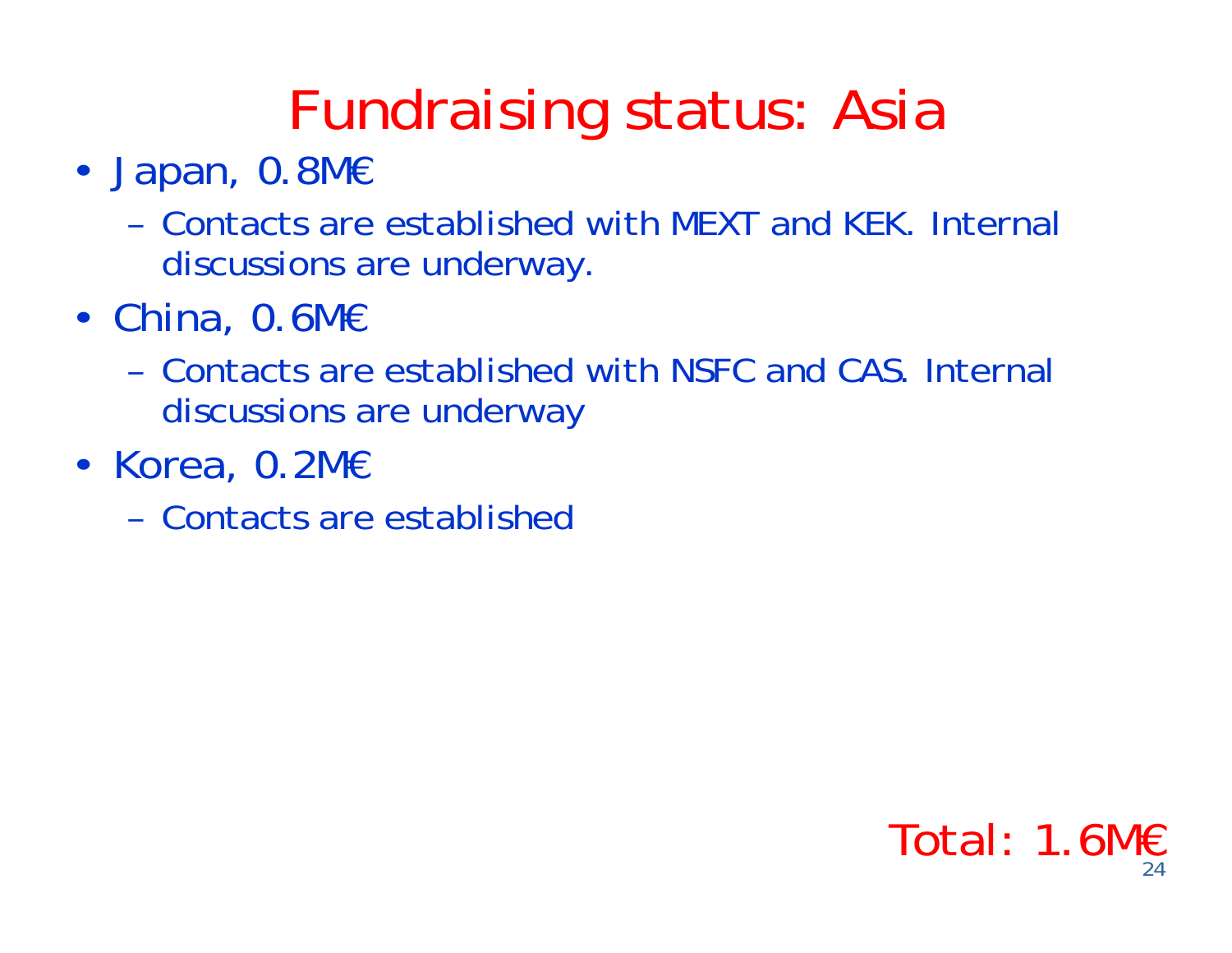# Fund-raising in the US (2.7M€)

A three-pronged approach

- 1. Possible re-direction of subscriptions of DoE libraries, led by Fermilab and SLAC, being discussed with others
- 2. Re-direction of subscriptions of individual university libraries, not organised in consortia
- 3. Re-direction of subscriptions by large consortia: EoI from California Digital Library (CDL) is imminent. Several members of the North Eastern Research Libraries (NERL) are interested in the scheme.

A quote from CDL "We find the model both intriguing and innovative and are impressed with the level of support that SCOAP3 has been able to garner in Europe to date. Any proposal that holds out promise for placing scholarly publication on a more sustainable and open footing is very welcome. We plan to study this initiative more closely in order to explore the feasibility of CDL becoming a SCOAP3 funding partner on behalf of the University of California Libraries."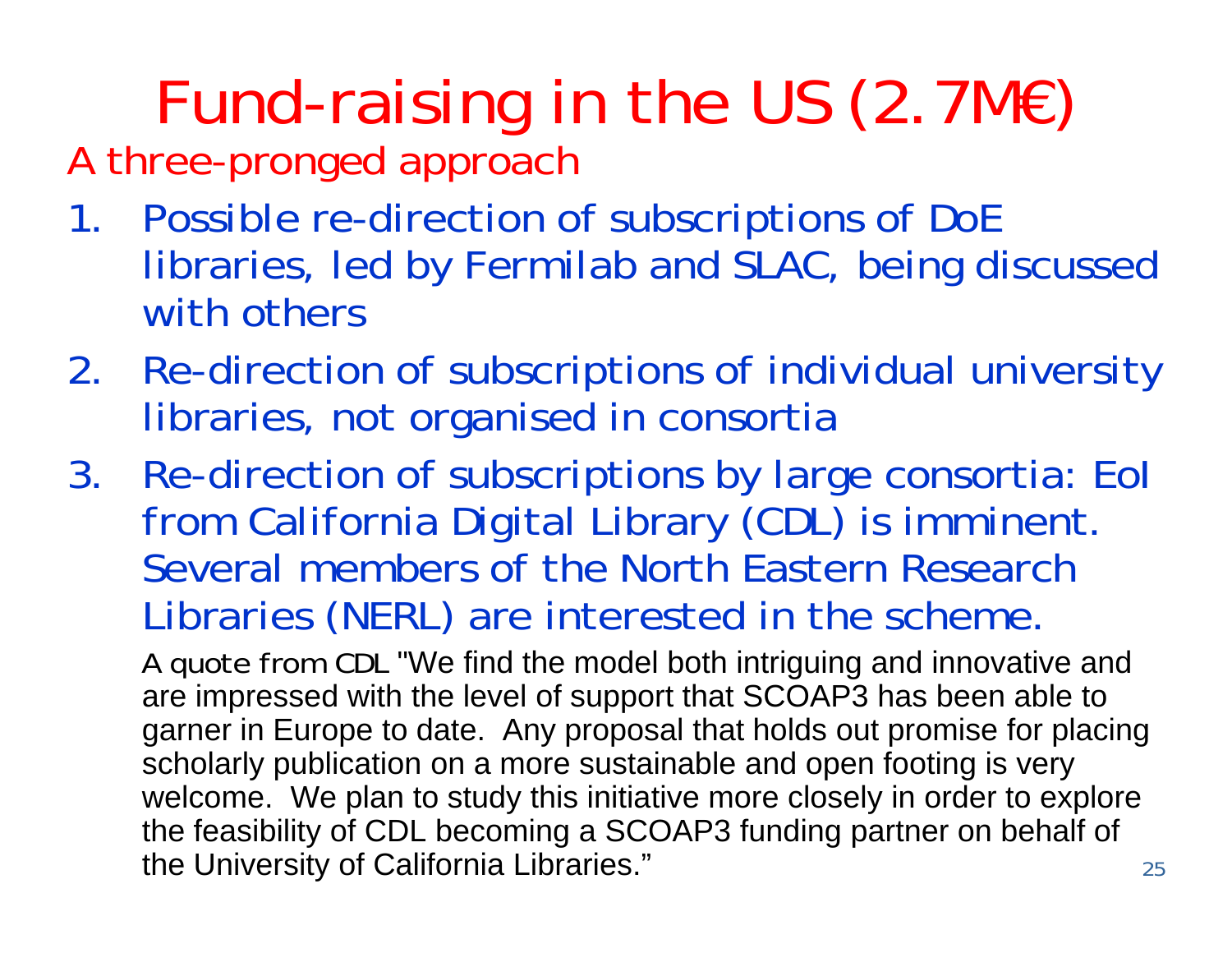## SCOAP3 in a nutshell

- Establish Open Access in HEP publishing in a transparent way for authors.
- Convert existing high-quality peer-reviewed journals to Open Access, in a sustainable way.
- Operate along the organizational blueprint of large scientific collaborations (EoI, MoU, Governance).
- • Price tag of 10M€/year to be shared according to the distribution of HEP articles per country. 25% of the budget has been pledged in a few weeks!
- The model has high potential but is only viable if every country contributing to HEP is on board!
- The model could be rapidly generalized to related fields: Nuclear and Astroparticle Physics and exported to many more tightly knit communities.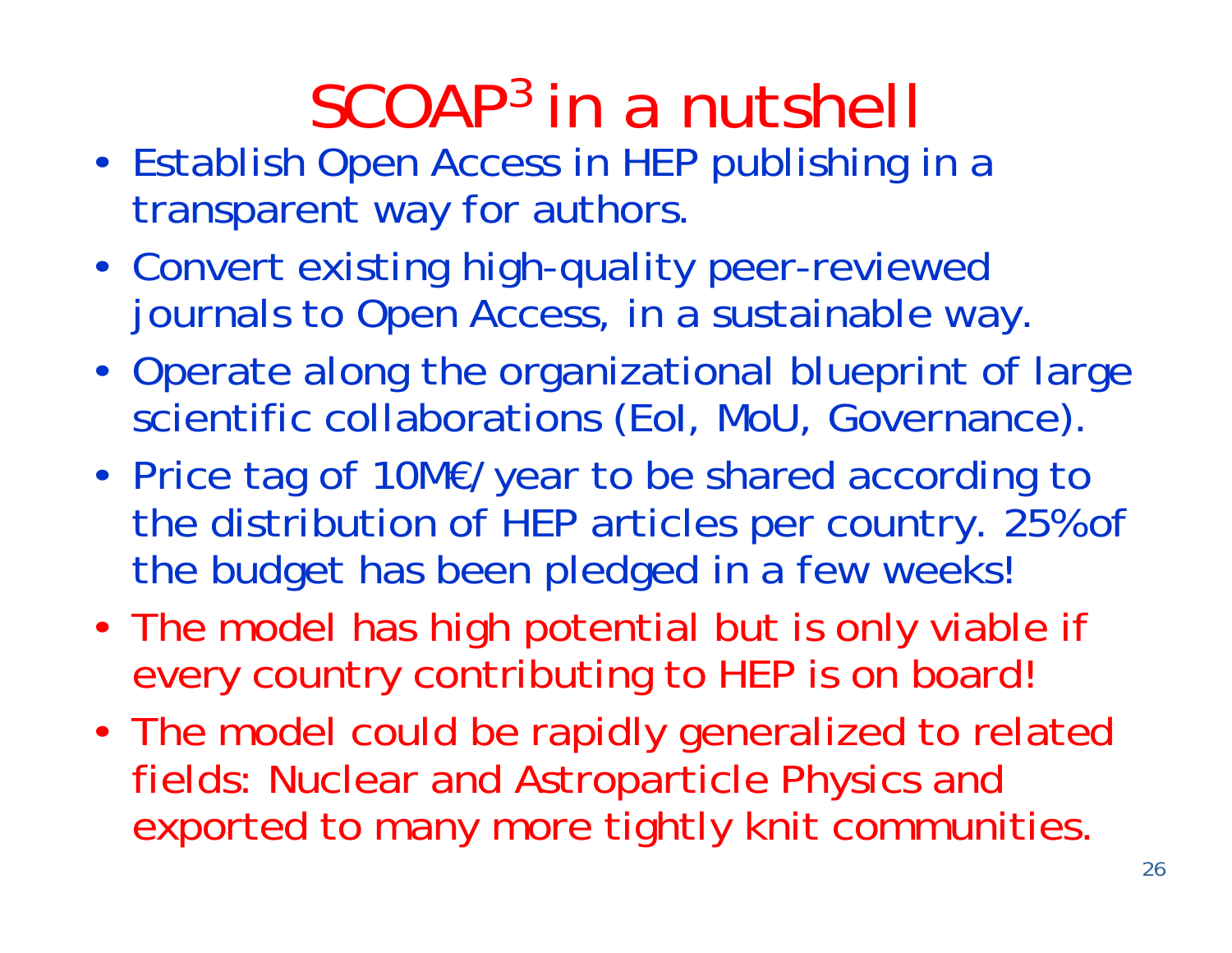# **Thank you ! Salvatore.Mele@cern.ch scoap3.org**

scoap3.org/files/Scoap3WPReport.pdf scoap3.org/files/Scoap3ExecutiveSummary.pdf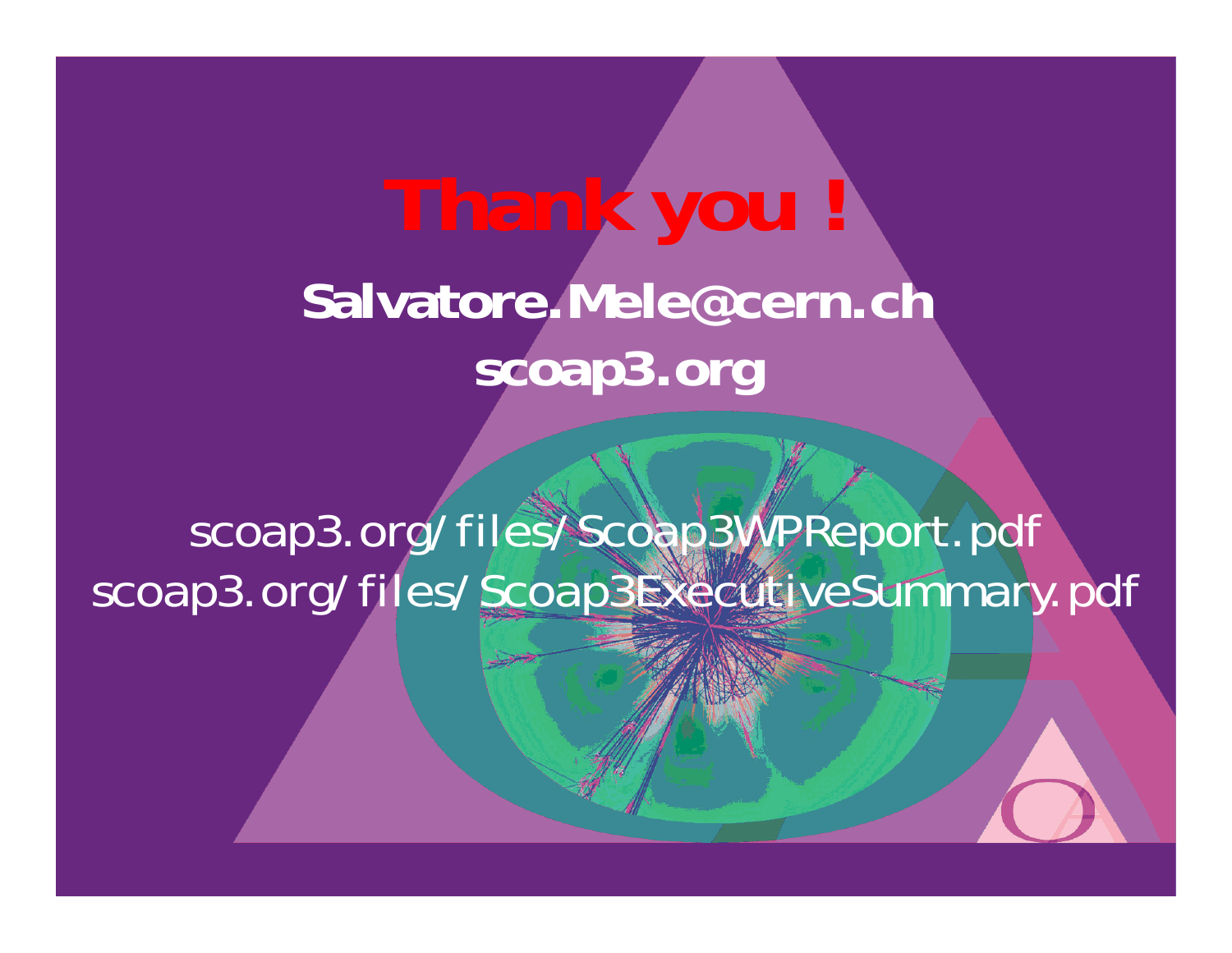**All that you always wanted to ask about Open Access... ...and never dared.**

**A.k.a. Backup Slides**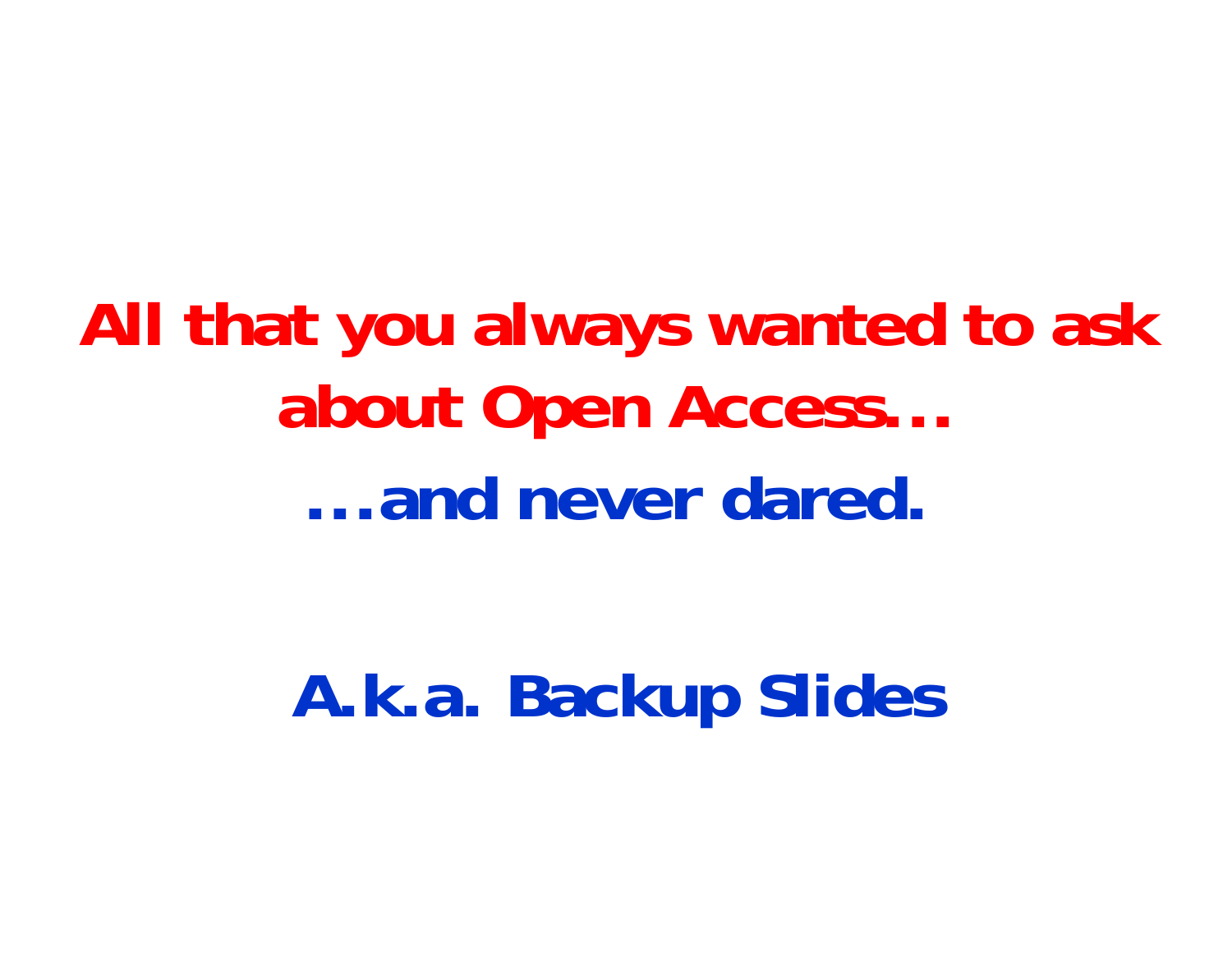#### About SCOAP 3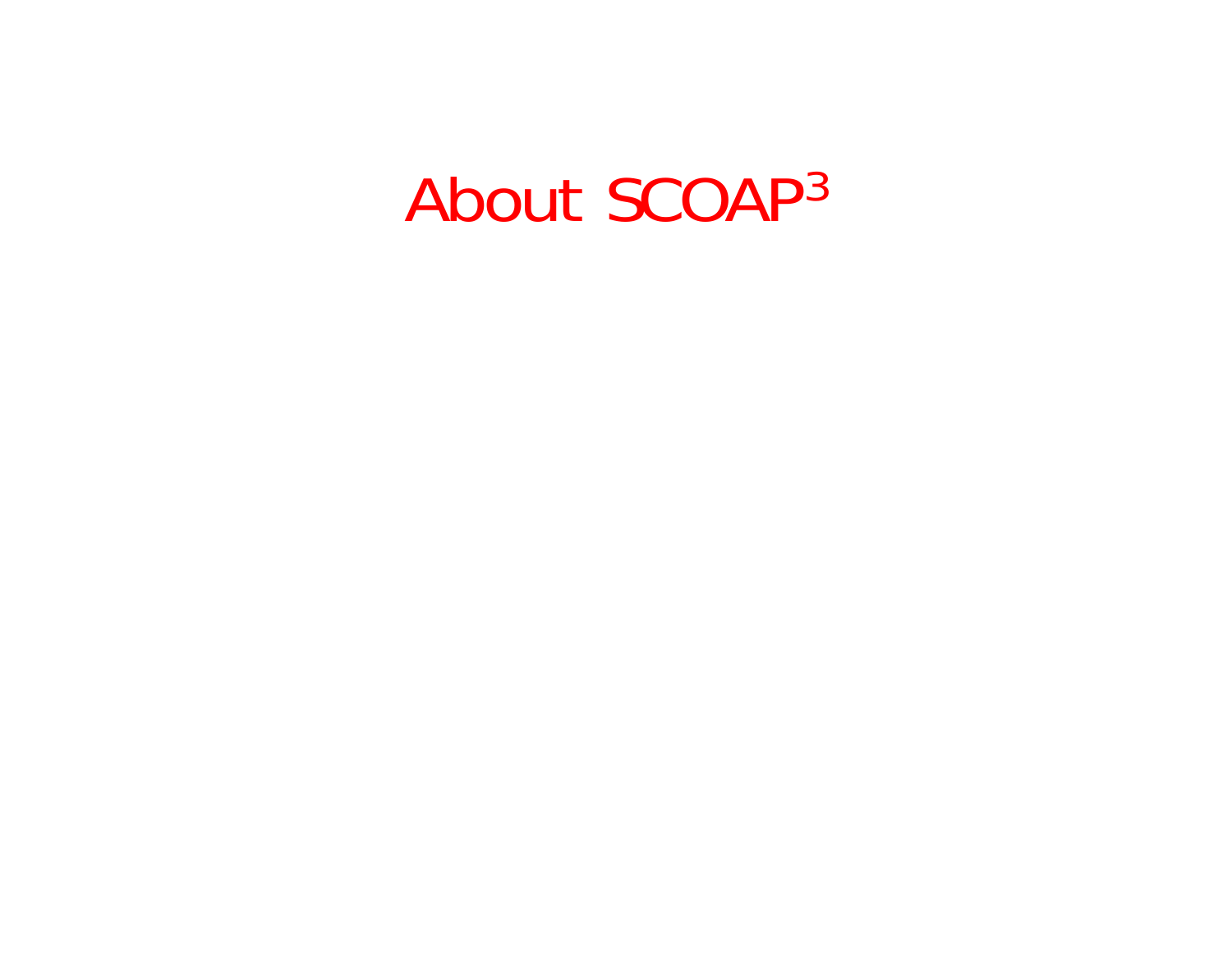### Open Access - An opportunity A moral and an economical issue

- Grant universal access to the peer-reviewed results of scientific research.
- Author side, and not the reader side, has to bear the costs of the peer-review service of which it benefits.
- Bring spiraling subscription costs under control.
- Raise researcher awareness of economical implications of scientific publishing.
- Introduce competition in the market of scientific publishing by openly linking price to quality.
- Stabilize, ensuring diversity and choice, the present scenario and the long-term future of titles which served our community for many decades.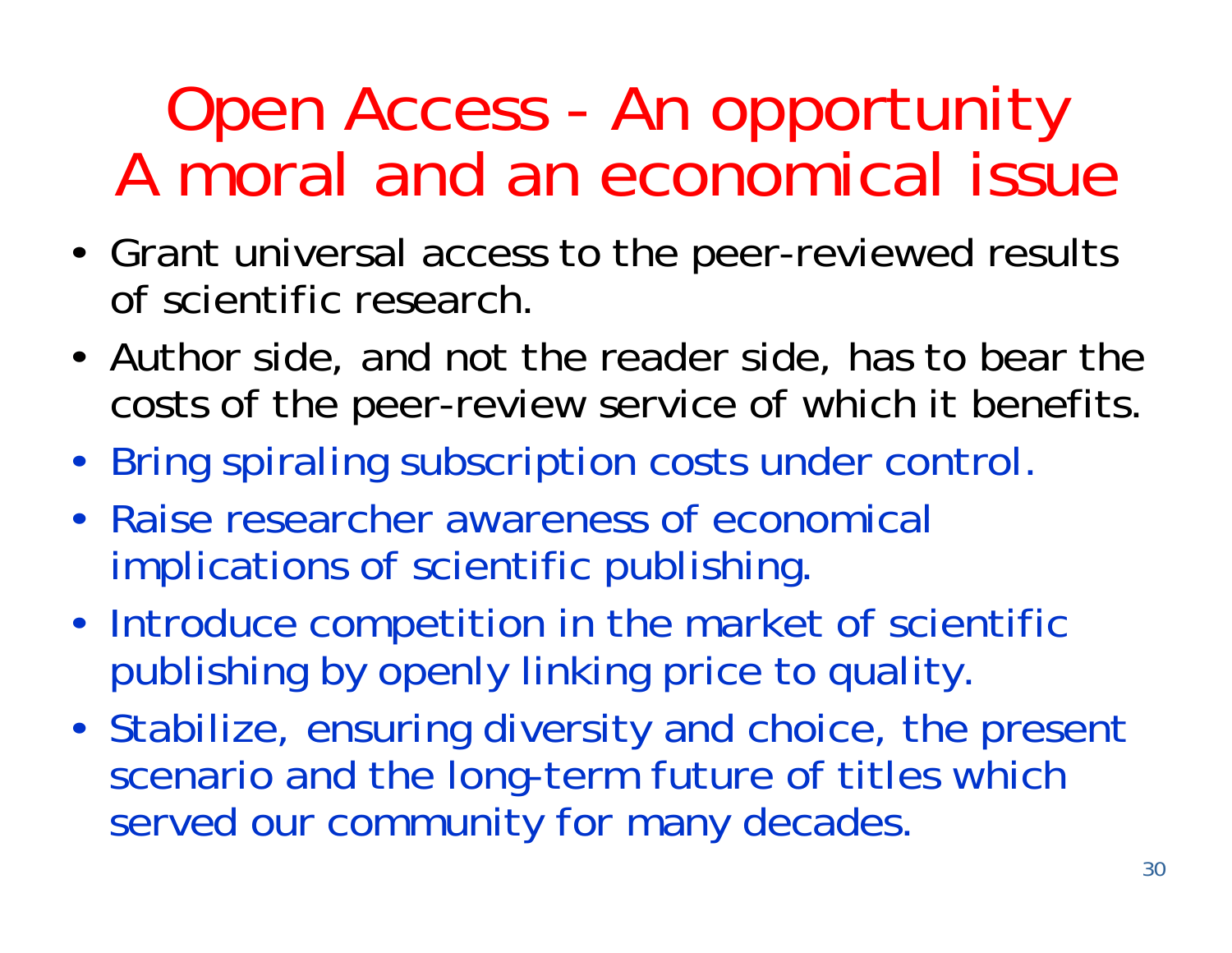#### Roles in the SCOAP <sup>3</sup> model: publishers

- Publishers receive and process articles as they do now, but make the final version available OA (and feed it to a SCOAP <sup>3</sup> database, harvested by others).
- Publishers receive financial compensation by SCOAP 3 for this quality-assurance service.
- Publishers continue to meet demand for additional *premium* products to interested libraries and/or authors (paper journals, reprints, color pages, ...).
- Most publishers of high-quality HEP journals are expected to be ready to enter negotiations provided long-term funding is available for SCOAP 3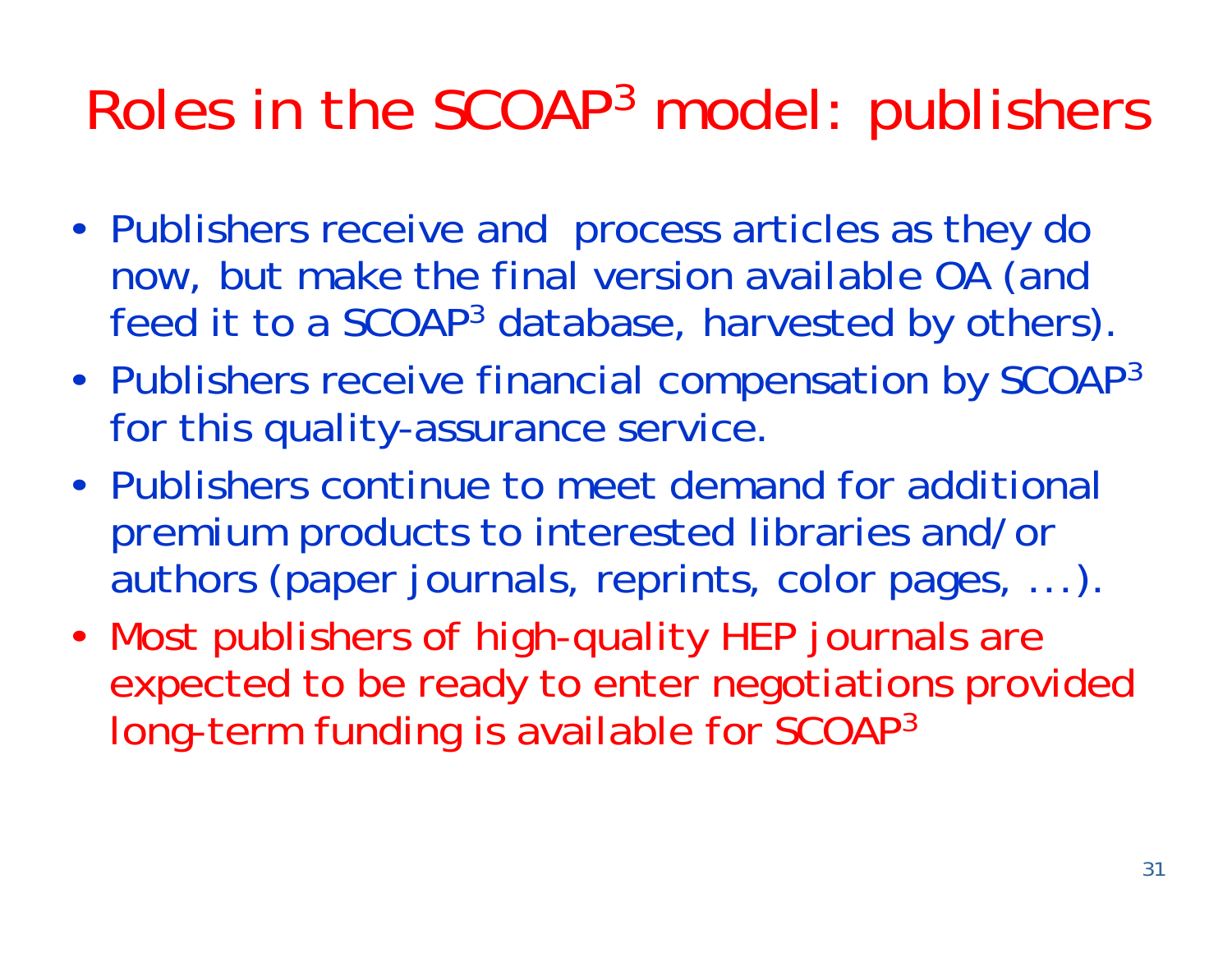### Roles of authors and funding agencies

- Authors read Open Access journals without any restriction and will not pay to publish.
- Funding agencies, library consortia and other relevant bodies organize on a country-by-country basis the transfer of subscription money to SCOAP<sup>3</sup>
- Funding agencies engage their authors towards an Open Access aware publication culture.
- Costs to the public purse will be reduced, as Open Access will be eventually cheaper than subscriptions:
	- One partner & no access control: less administratior
	- Cut non-essential services (no paper,...): obviously cheaper
	- Stimulate competition: reduce prices
	- Sustainability: reduce risk-mitigation overheads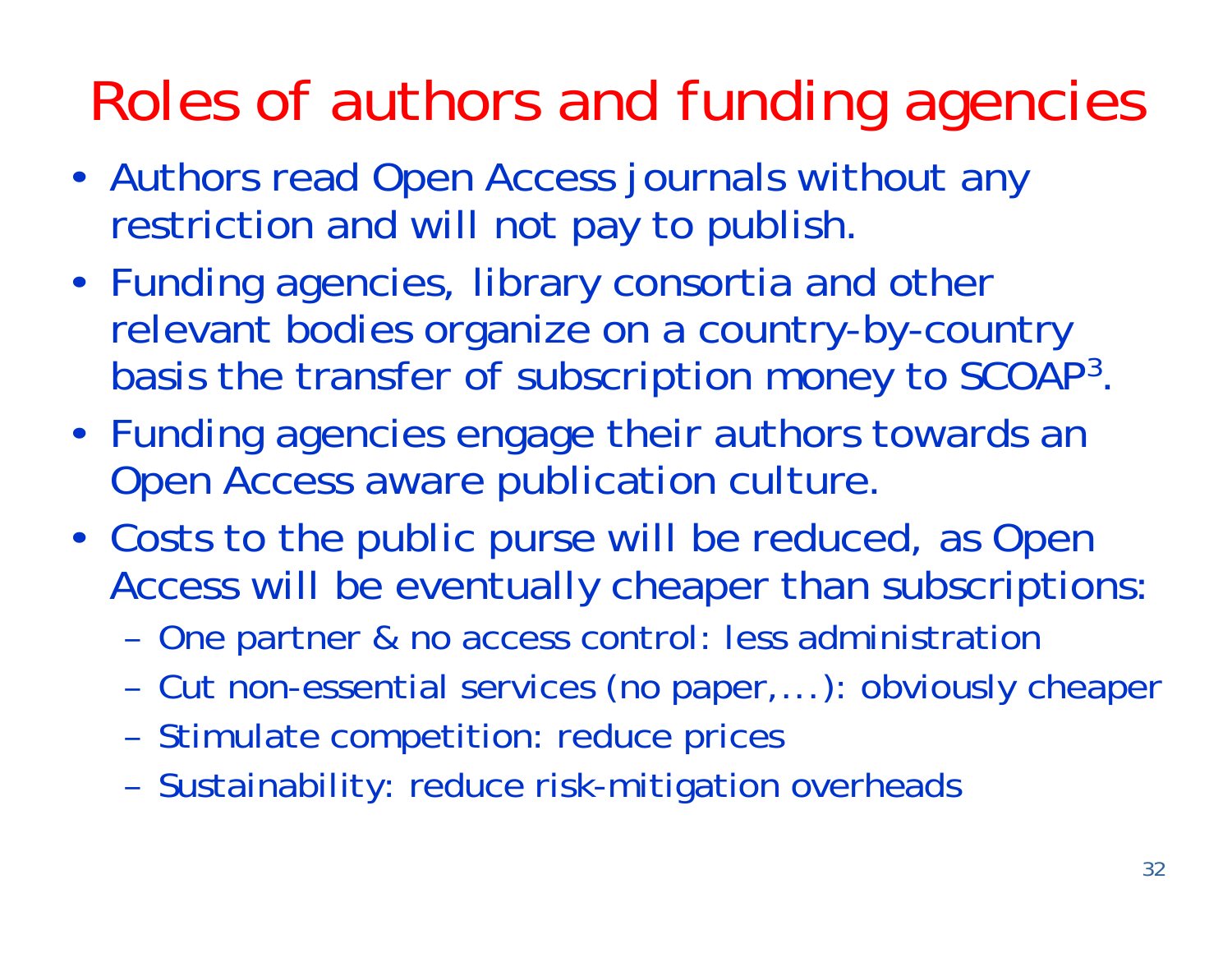#### Pillars of the SCOAP 3 model (I)

What ?

- Online journals free to read for anybody, anywhere, anytime.
- Preserve high-quality peer-review process
- Generate medium- and long-term savings for libraries and funding agencies by linking price with quality.
- Publishers receive and process articles as they do now, but make the final version available OA (and feed it to a SCOAP <sup>3</sup> database, harvested by others) and receive financial compensation by SCOAP<sup>3</sup> for this quality-assurance service.
- Publishers continue to meet demand for additional *premium* products to interested libraries and/or authors (paper journals, reprints, color pages, ...).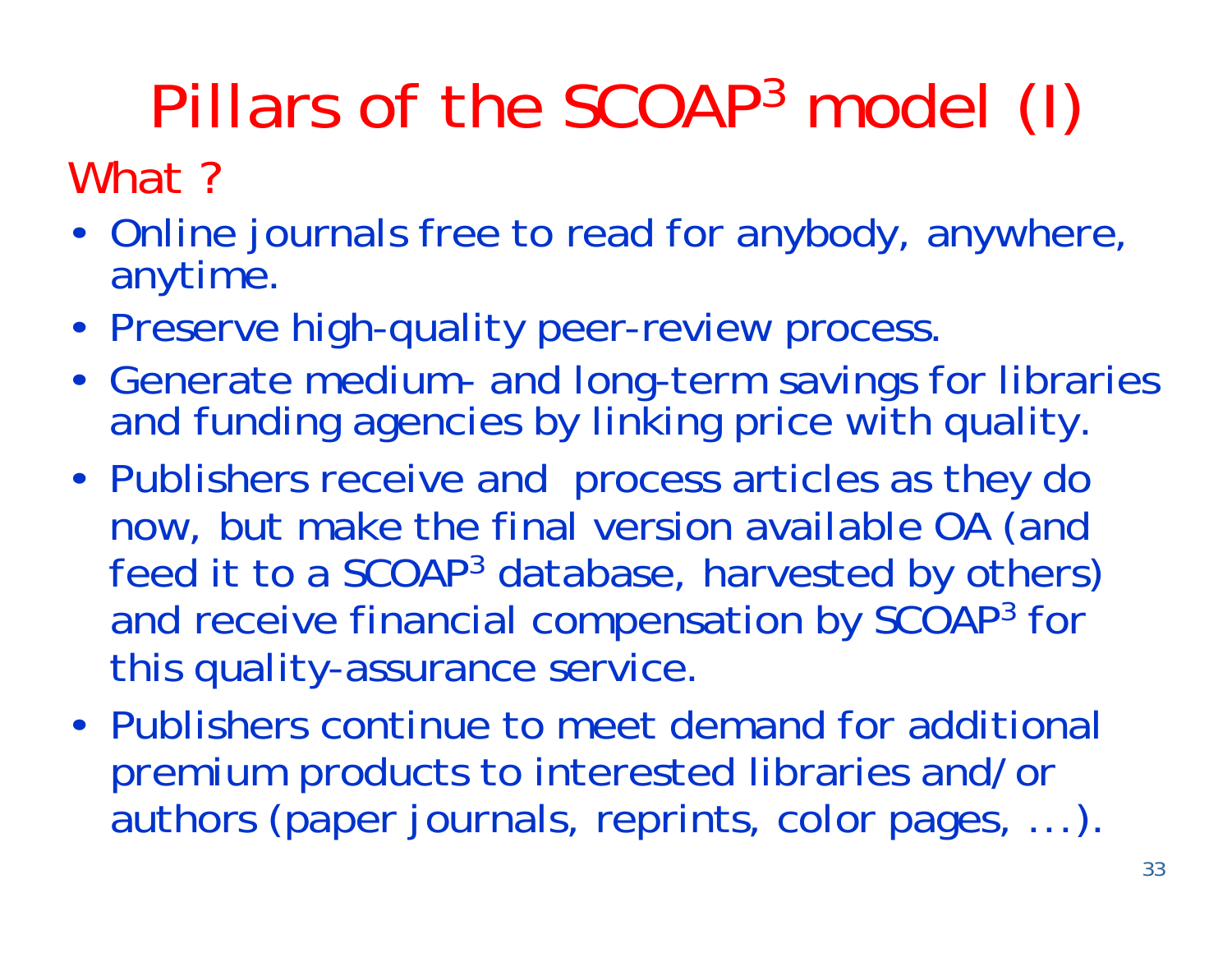#### Pillars of the SCOAP 3 model (II)

#### Who?

- HEP funding agencies and library consortia worldwide.
- Publishers interested in the transition of their journals to OA.
- Achieve OA in a way financially transparent for authors, who have to be nonetheless proactive in their choices of journals.
- Most publishers of high-quality HEP journals are expected to be ready to enter negotiations provided long-term funding is available for SCOAP<sup>3</sup>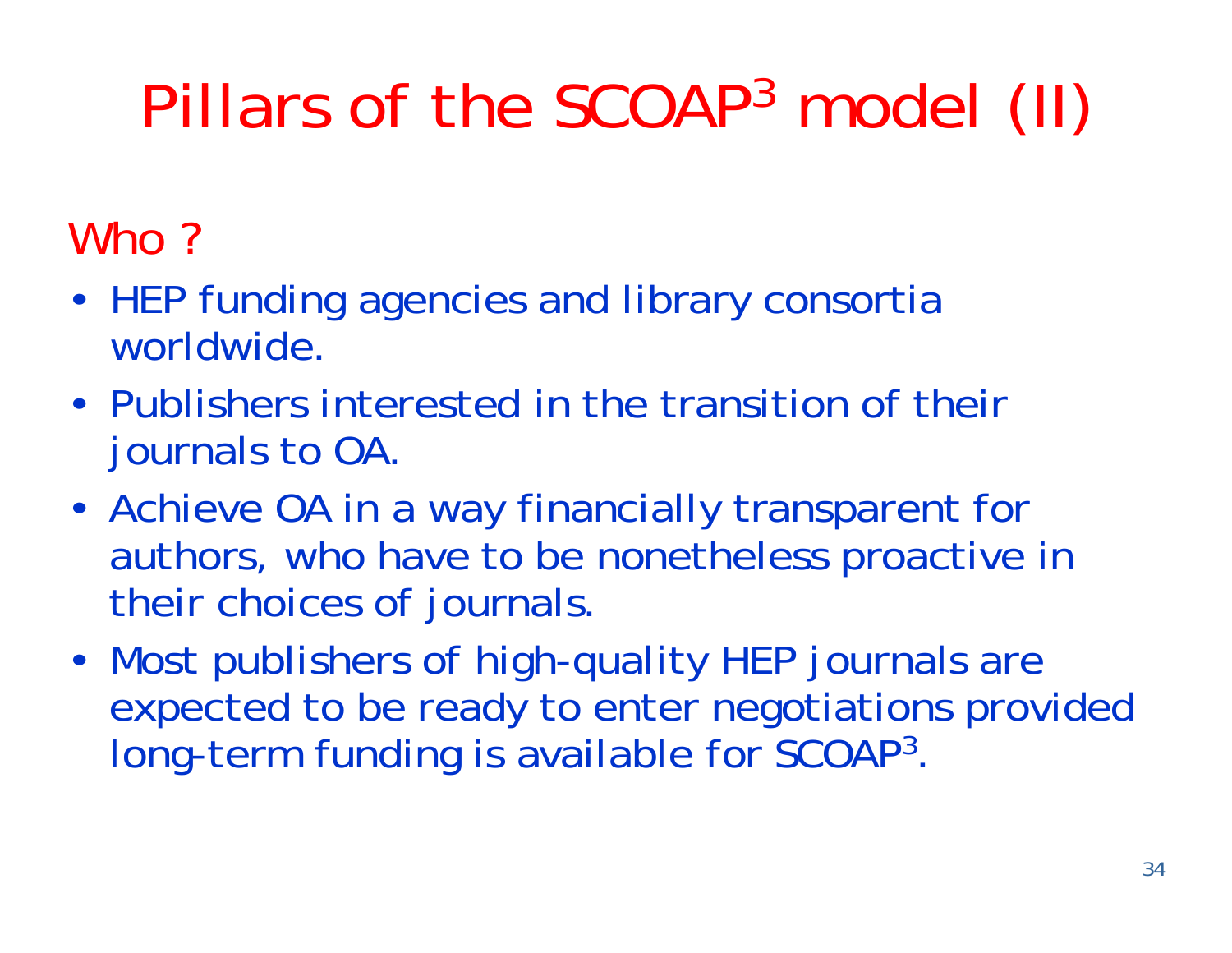#### Pillars of the SCOAP 3 model (III)

#### How ?

- Assist publishers to convert existing high-quality peer-reviewed journals to Open Access.
- •• Do not ask individual authors/groups to directly pay to publish their articles Open Access.
- No "paying twice" for Open Access and subscriptions.
- Exploit the fact that in HEP the reader and the author communities largely overlap.
- Federate HEP funding agencies and library consortia worldwide.
- Re-direct money used for subscriptions to SCOAP3: a single commercial partner for publishers.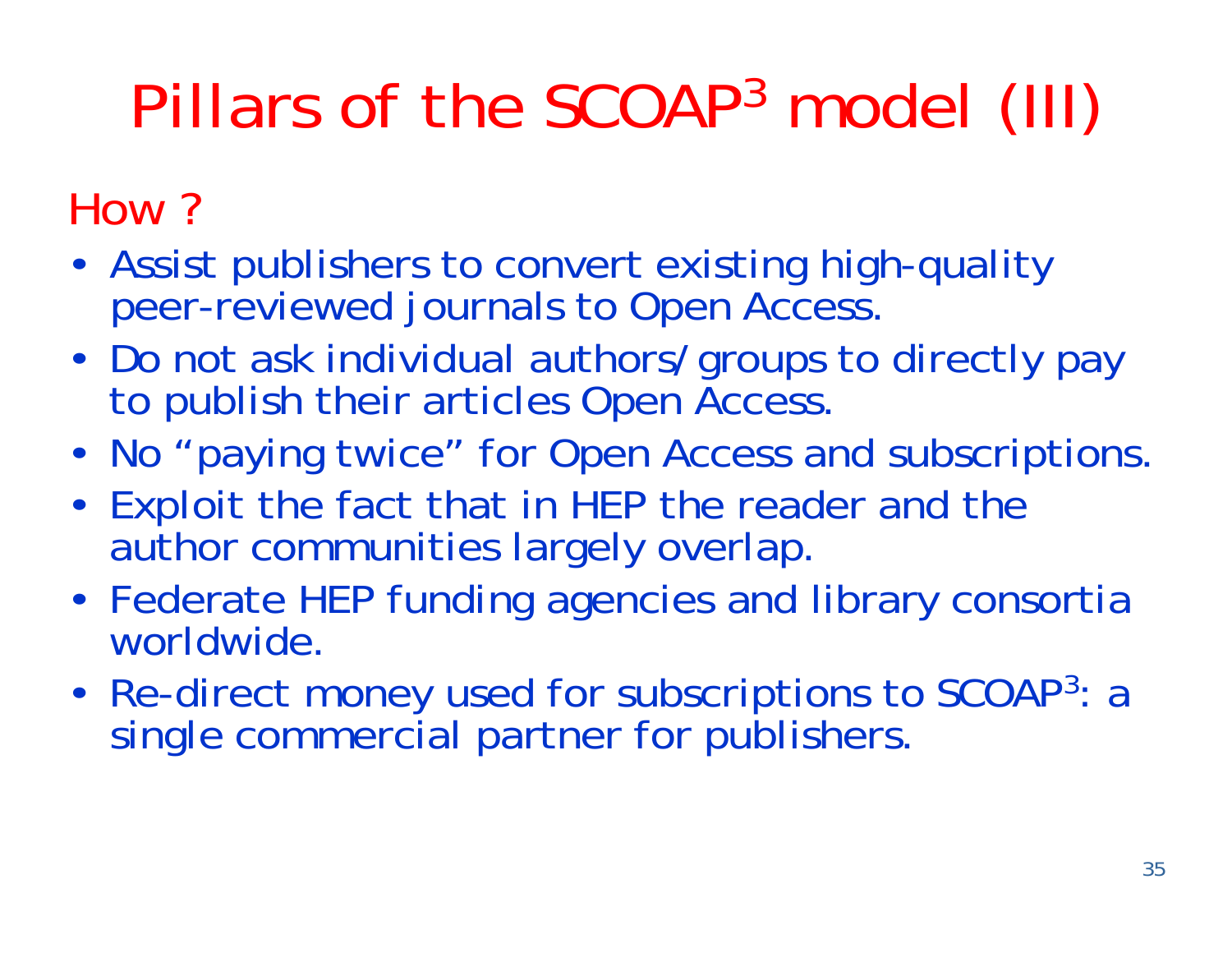#### Journals candidate for conversion to OA

As from SPIRES, 8500 HEP articles in 2005: 62% in "core" HEP subjects (experiment, phenomenology, field th.) and 38% in related subject (instrument., nuclear physics, astroparticle, ...)

| Journal                                                             | Publisher       | IF  |      | Articles HEP Articles "Core" HEP |      | f(HEP) | f("Core") |
|---------------------------------------------------------------------|-----------------|-----|------|----------------------------------|------|--------|-----------|
| Phys.Rev.D                                                          | <b>APS</b>      | 4,9 | 2285 | 2101                             | 1635 | 72%    | 92%       |
| <b>JHEP</b>                                                         | SISSA/IOP       | 5,9 | 856  | 856                              | 840  | 98%    | 100%      |
| Phys. Lett. B                                                       | <b>Elsevier</b> | 5,3 | 957  | 862                              | 740  | 77%    | 90%       |
| Nucl.Phys.B                                                         | <b>Elsevier</b> | 5,5 | 522  | 481                              | 465  | 89%    | 92%       |
| Phys.Rev.Lett.                                                      | <b>APS</b>      | 7,5 | 3836 | 407                              | 279  | 7%     | 11%       |
| Eur.Phys.J.C                                                        | <b>Springer</b> | 3,2 | 331  | 272                              | 234  | 71%    | 82%       |
| Mod.Phys.Lett.A                                                     | World Scient.   | 1,3 | 281  | 216                              | 138  | 49%    | 77%       |
| Phys.Rev.C                                                          | <b>APS</b>      | 3,6 | 853  | 298                              | 136  | 16%    | 35%       |
| Class.Quant.Grav.                                                   | <b>IOP</b>      | 2,9 | 491  | 255                              | 89   | 18%    | 52%       |
| Int.J.Mod.Phys.A                                                    | <b>WSP</b>      | 1,5 | 878  | 143                              | 88   | 10%    | 16%       |
| J.Math.Phys.                                                        | AIP             | 1,2 | 446  | 108                              | 74   | 17%    | 24%       |
| Phys.Atom.Nucl.                                                     | <b>Springer</b> | 0,9 | 220  | 106                              | 72   | 33%    | 48%       |
| J.Phys.A                                                            | <b>IOP</b>      | 1,6 | 850  | 78                               | 65   | 8%     | 9%        |
| Eur.Phys.J.A                                                        | Springer        | 1,7 | 458  | 91                               | 58   | 13%    | 20%       |
| <b>JCAP</b>                                                         | SISSA/IOP       | 6,7 | 156  | 128                              | 57   | 37%    | 82%       |
| J.Phys.G                                                            | <b>IOP</b>      | 2,2 | 414  | 87                               | 55   | 13%    | 21%       |
| Nucl.Instrum.Meth.A                                                 | <b>Elsevier</b> | 1,2 | 1371 | 312                              | 16   | 1%     | 23%       |
| <b>HED</b><br>subjacts in 5.7 journals<br>80% of articles in "core" |                 |     |      |                                  |      |        |           |

**80% of articles in "core" HEP subjects in 5-7 journals**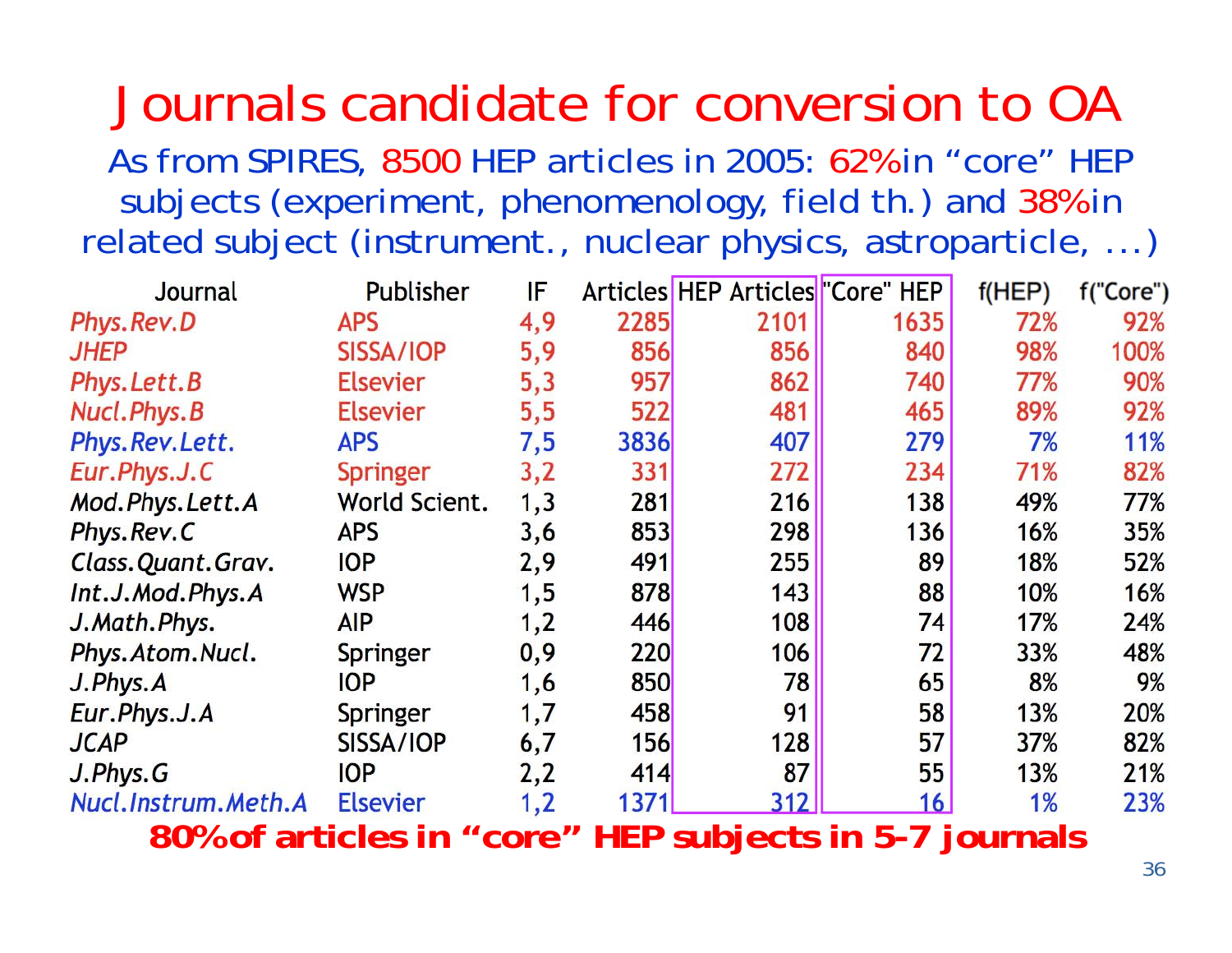## Tendering requirements

- 1. Open to existing and new journals with HEP scope
- 2. Link quality and priceHigh quality journals
	- ISI Impact factor
	- $\bullet$ Profile of the editorial board
	- Size of the authors and readers bases
- 3. Rigorous high-quality peer review
	- $\bullet$  Disclosure of acceptance and rejection rates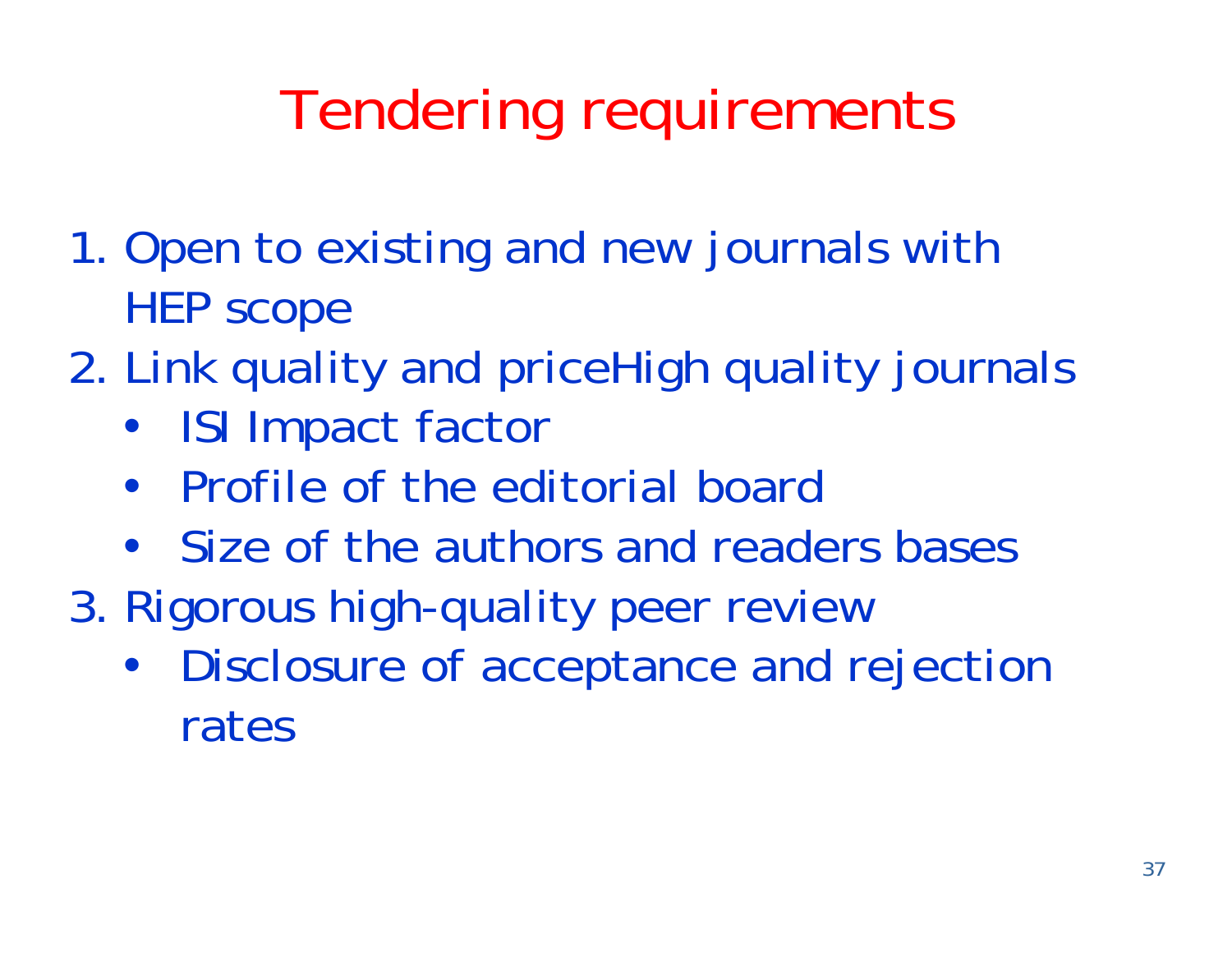## Intended use of the articles

- 1. Upon acceptance:
	- Articles are available OA on publisher site
	- •Feed article and metadata to SCOAP3 repository
	- This is harvested by any other repository
- 2. Free extraction and re-using of the figures,tables and numerical data included in the articles
- 3. Free use of the articles and metadata for text- and data-mining applications
- 4. Authors free to post pre-print and post-print to subject-and institutional repositories
- 5. Publishers pro-actively support publisherindependent long-term preservation through repositories and national libraries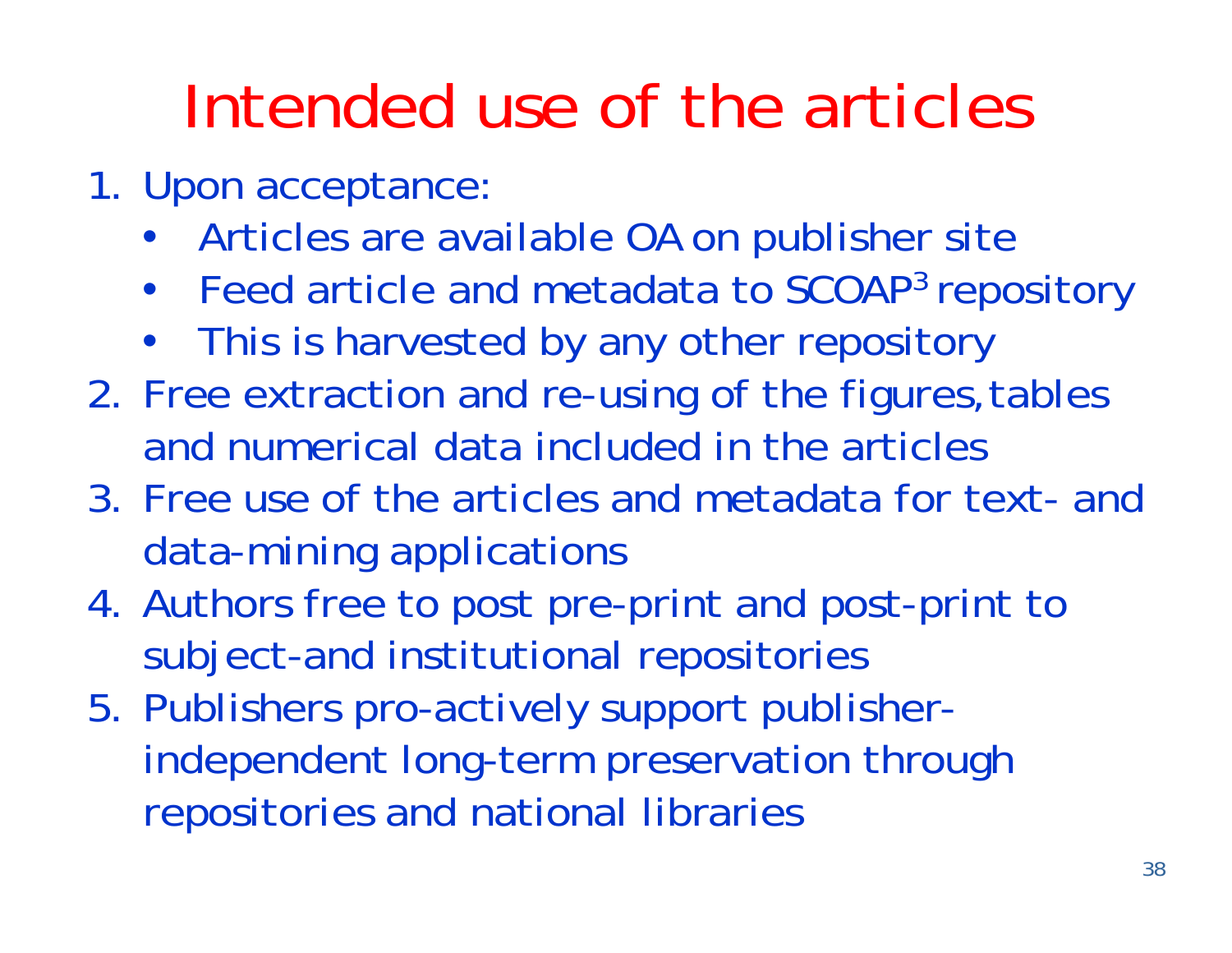## Transition period

- 1. Journal licence packages are un-bundled, the OA titles are removed and subscription prices are reduced accordingly
- 2. In the case of long-term subscription contracts, publishers will be required to reimburse subscription costs pertaining to OA journals
- 3. Libraries mat forgo individual reimbursement as a contribution to SCOAP 3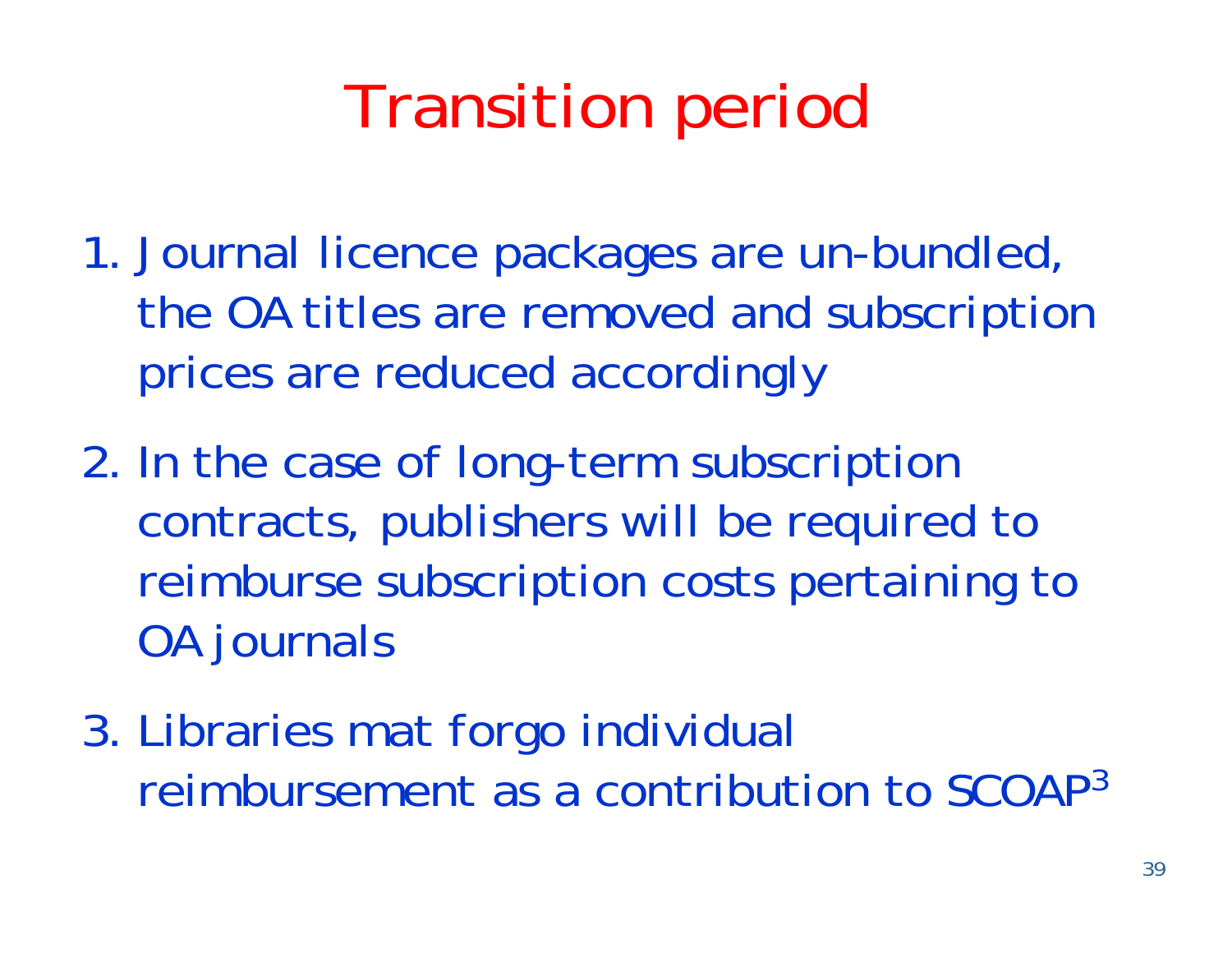## Additional bibliometric facts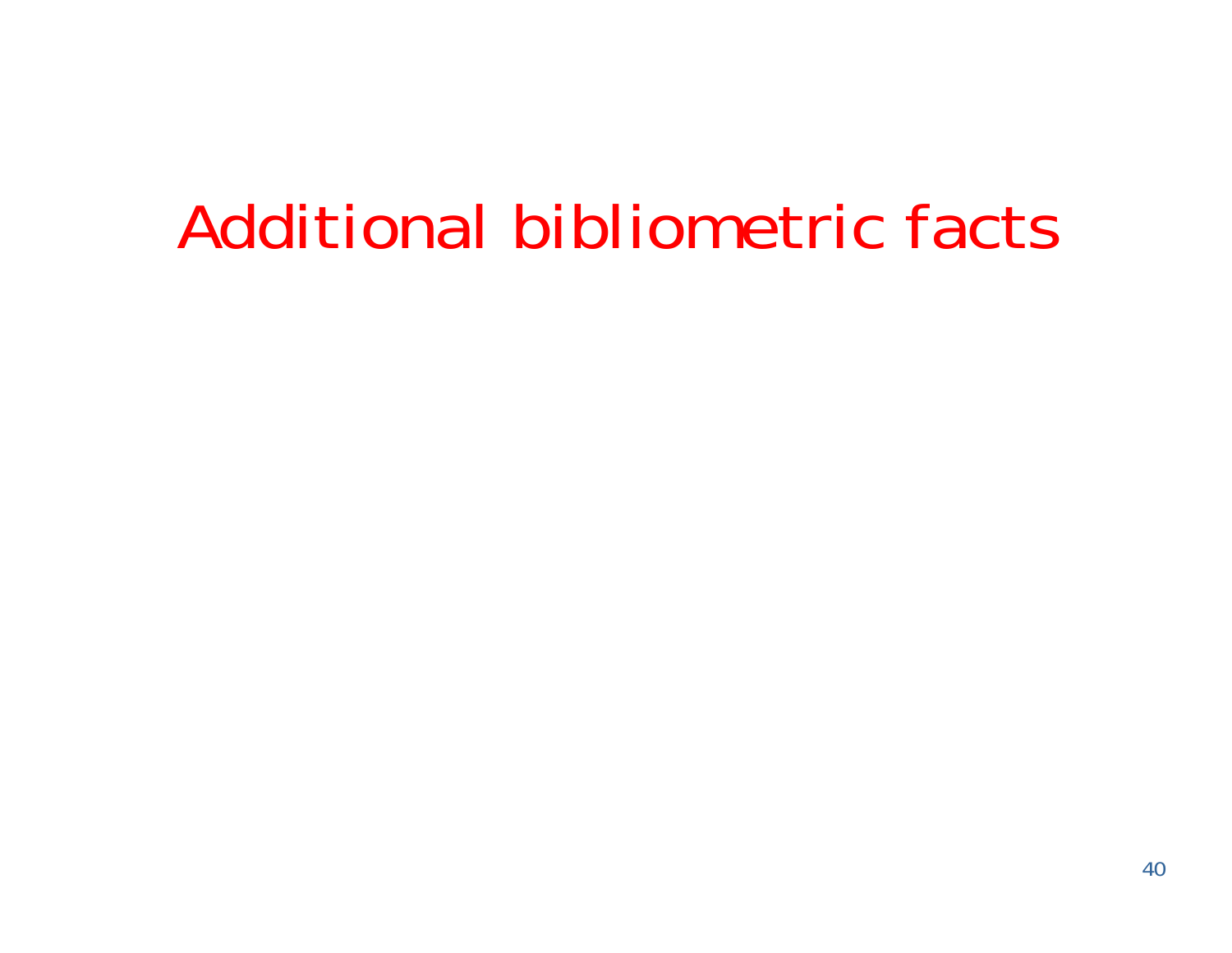